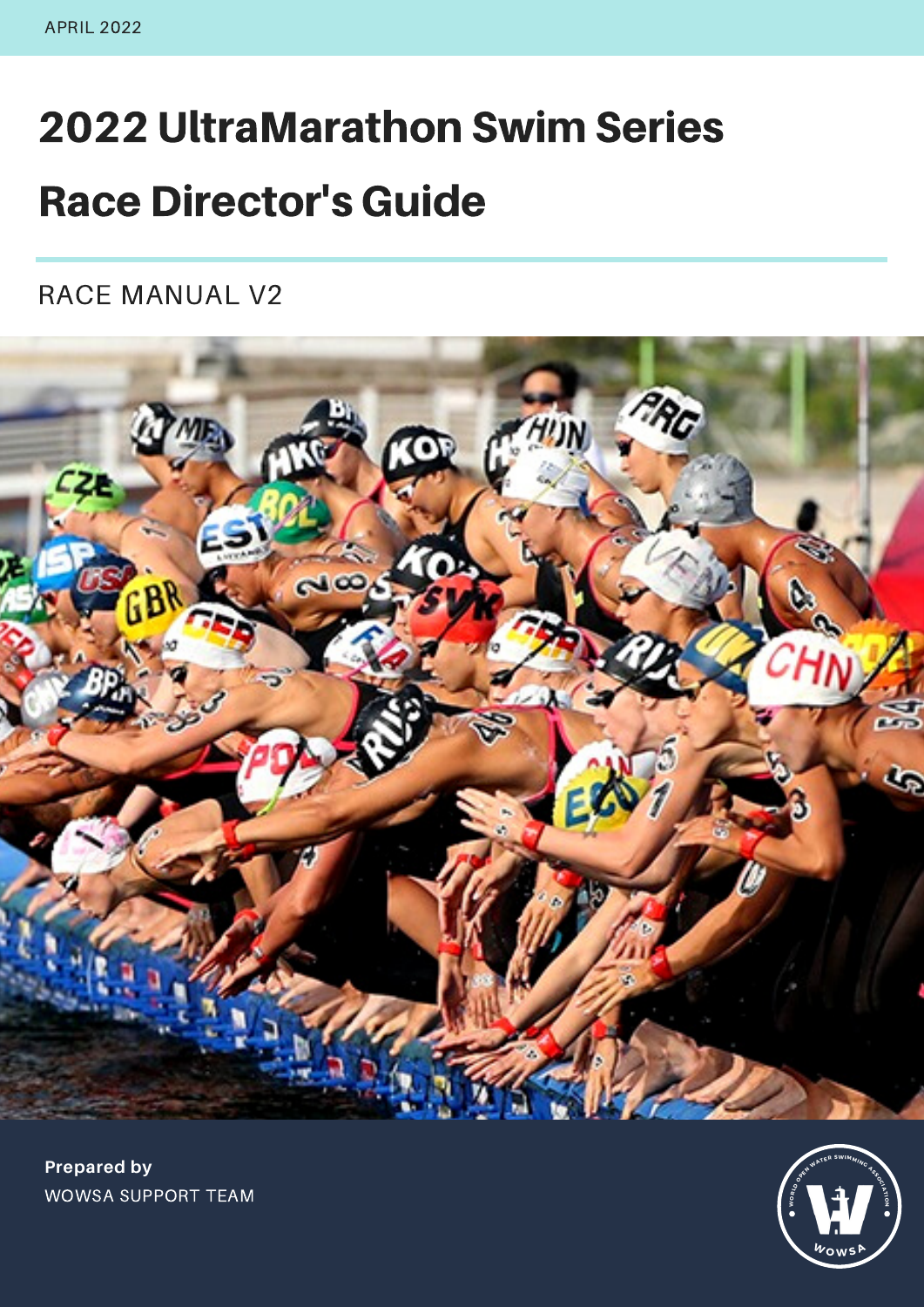Foreward It is our great pleasure to introduce the **<sup>2022</sup> UltraMarathon Swim Series**.

This Race Director's Guide summarizes the details of this Series.

From Europe to Asia, from Africa to the Americas, and throughout the South Pacific, men and women have been swimming and challenging themselves in the open water. **The UltraMarathon Swim Series is the next evolution of the sport.**

Over the last century, the sport of professional marathon swimming has traditionally reinvented itself every 20 to 30 years. WOWSA sees the sport is entering its Fifth and Greatest Generation of Marathon Swimming:

**The First Generation** occurred in the 1920's. The first major heyday of marathon swimming was during the 1920's with a global awareness of channel swimming (English Channel and Catalina Channel) and marathon competitions (Canadian National Exhibition).

**The Second Generation** occurred in the 1950's. The next major cycle was during the 1950's with English Channel races and other marathon competitions around the world, from Egypt to the Americas.

**The Third Generation** occurred in the 1970's. The next cycle was in the 1970's with the emergence of the World Professional Marathon Swimming Federation and the International Marathon Swimming Federation.

**The Fourth Generation** occurred in the 1990's. The next cycle began in the 1990's with the absorption of the historic professional marathon swimming circuits by FINA.

**The Fifth Generation** is occurring now in the 2020's. 2022 will emerge as the next major cycle as the next evolution since the inaugural Olympic marathon swim at the 2008 Beijing Olympic Games. The Olympic 10K Marathon Swim served as the catalyst for an unprecedented explosion in marathon swimmers around the world, currently over 22,000 professional and amateur athletes. While the number of professional marathon swimmers has largely held constant over the last century, there has been an unprecedented global explosion in the number of amateur marathon swimmers - and the average age continues to increase.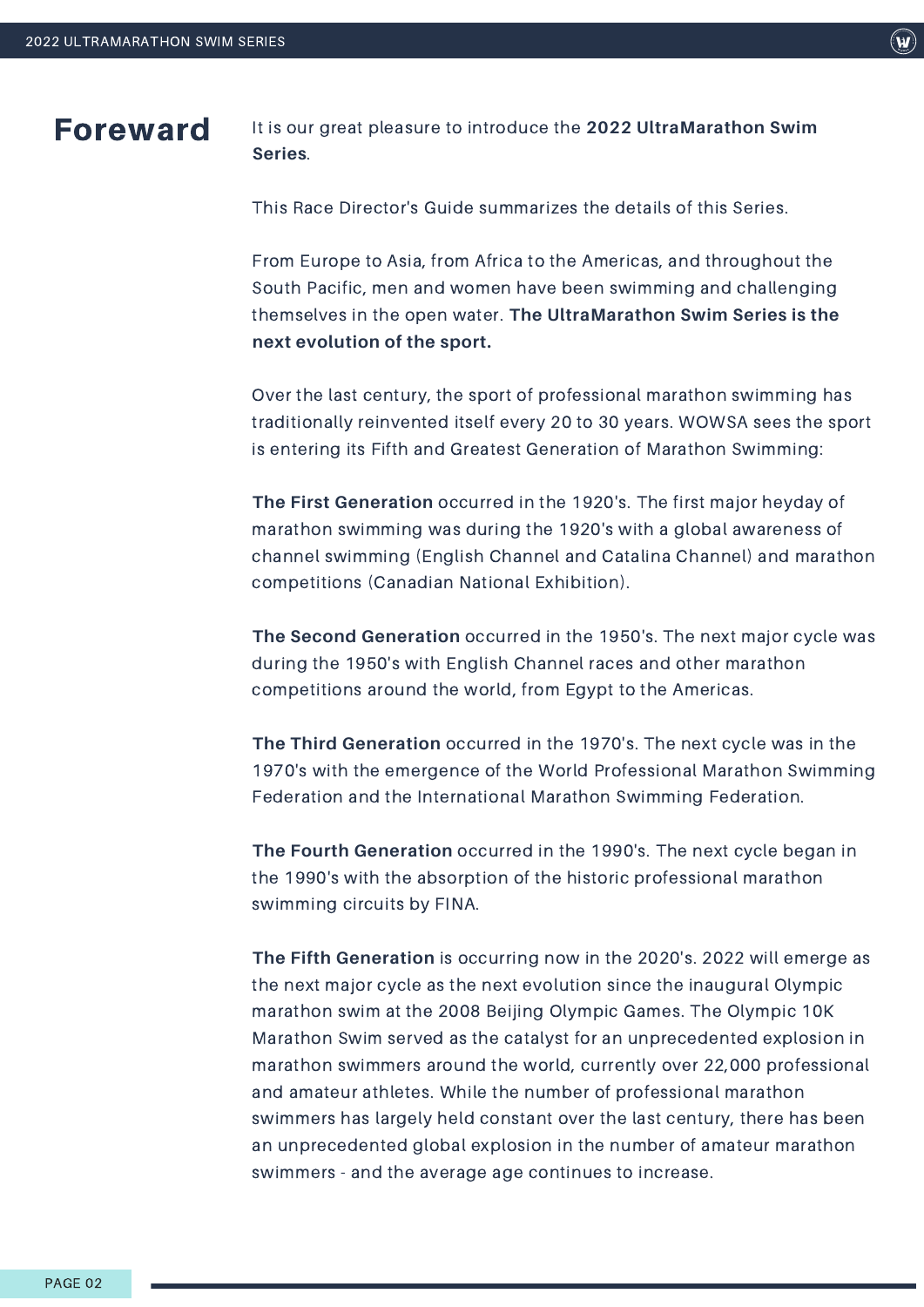### Foreward

The causes for the current growth in the number of amateur marathon swimmers is due to various factors: (1) the emergence of a more active sporting lifestyle for both men and women in their 30's, 40's, 50's, 60's, 70's, and beyond, (2) the impact of the pandemic and closure of pools worldwide that drove millions of people to open bodies of water, (3) the emergence of social media platforms and the sharing of information and accomplishments of people of all ages and abilities - that serves to motivate others to take up the sport, and (4) the understanding that swimming is a lifelong means to stay healthy, fit, and strong.

Relatively few people around the world know how to swim - and only some people can name and visit a swimming pool close to their home, and an even smaller percentage of humans can swim over 500 meters in the open water. But every human on the planet knows the closest and major open bodies of water near them: a river, a lake, a sea, a bay, or an ocean.

There are venues everywhere in the world when an open water swim can take place.

But the swims on the UltraMarathon Swim Series are special:

- The events are well organized, providing a difficult, but safe and enjoyable challenge
- The events are held in beautiful locations with a hospitable and knowledgeable staff
- The events wish to carry on the historic legacy of competitive open water swimming
- The events have a positive vision of the future where the sport will continue to grow

The athletes of the UltraMarathon Swim Series include some of the most capable extreme athletes in the world. They are fast, strong, mentally tough, courageous, educated, personable athletes who can speak eloquently about their sport - and are appreciative of the opportunities to compete on the Series. It is an honor and pleasure to be around these individuals - and to collaborate with each race director, staff, and volunteers.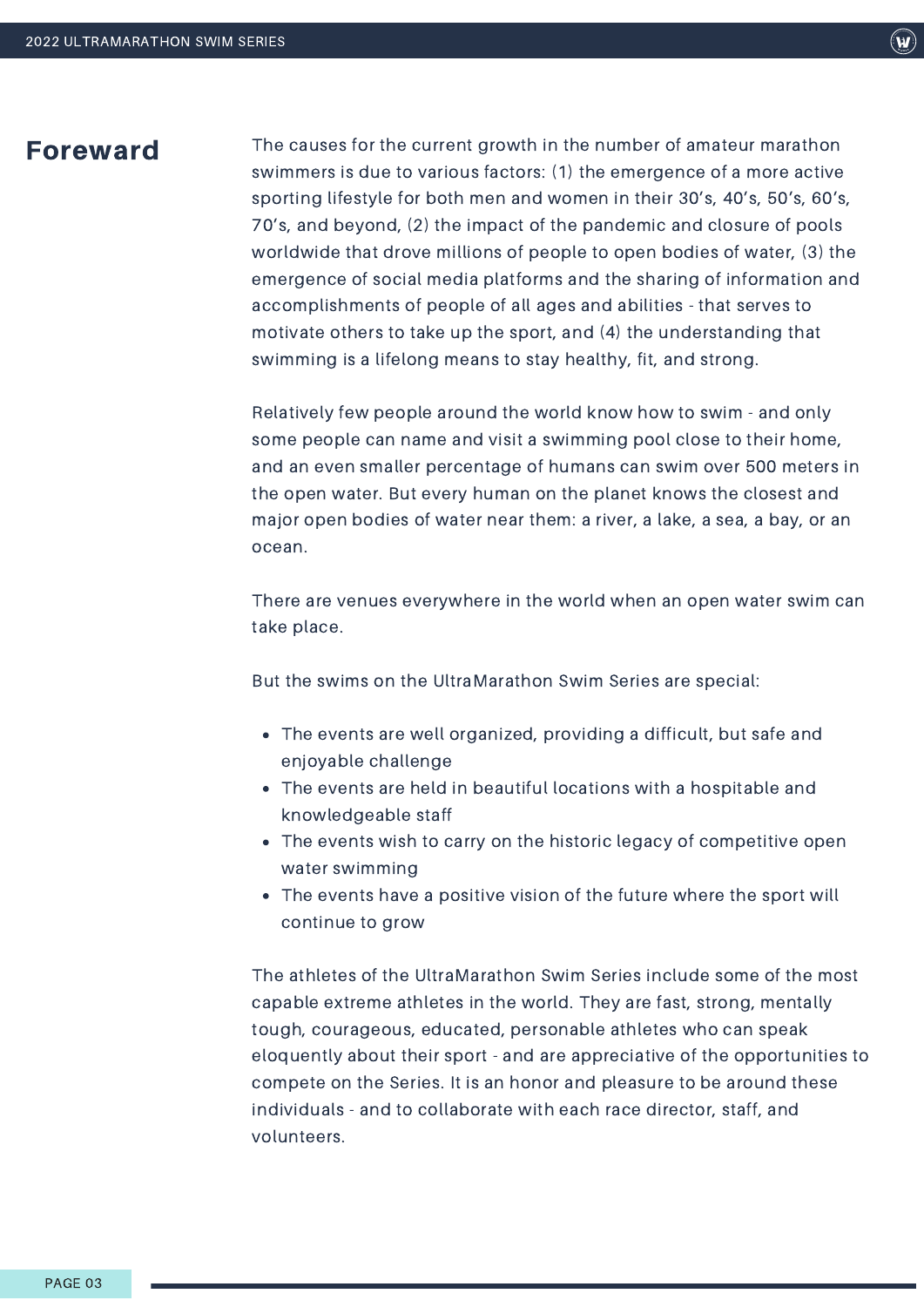$(\mathbf{w})$ 

WOWSA wishes to play a vital role in the establishment and growth of the Series by:

- Marketing, promoting, and sponsoring the sport and its athletes on a global scale
- Continuing and expanding the FINA UltraMarathon Swim Series
- Managing the race results and season point system
- Continuing the goodwill and history of marathon swimming
- Recruiting and vetting amateur swimmers to compete on the Series

WOWSA's mission is to promote the world's coldest, hardest, longest, toughest, most extreme open water swims by, for, and about ultramarathon open water swimmers.

Thank you very much - and let the races begin.

### Introduction

This manual serves to define the requirements and expectations for being part of the 2022 UltraMarathon Swim Series.

Each race on the Series will have a responsibility to adhere to these requirements and expectations - and will also have a key voice to help the Series grow and prosper. Together as a global community, we wish to establish a uniform format for the benefit of each event and each swimmer.

Monthly meetings via Zoom and post-race meetings will be held so everyone's opinions, observations, and recommendations can be heard and considered regarding (1) officiating, (2) rule interpretations, (3) prerace registration, (4) organizational procedures, (5) in-race and post-race reporting, (6) media relations, (7) venue signage, (8) escort boats, (9) technical support from timing to buoy placement, and (10) disciplinary actions.

Of course, each race and each venue will be different, but everyone benefits when we are all working collaboratively and creatively, using good judgment and a common understanding. The know-how and experience of each race director and their staff is invaluable and should be part of making this Series a very special circuit.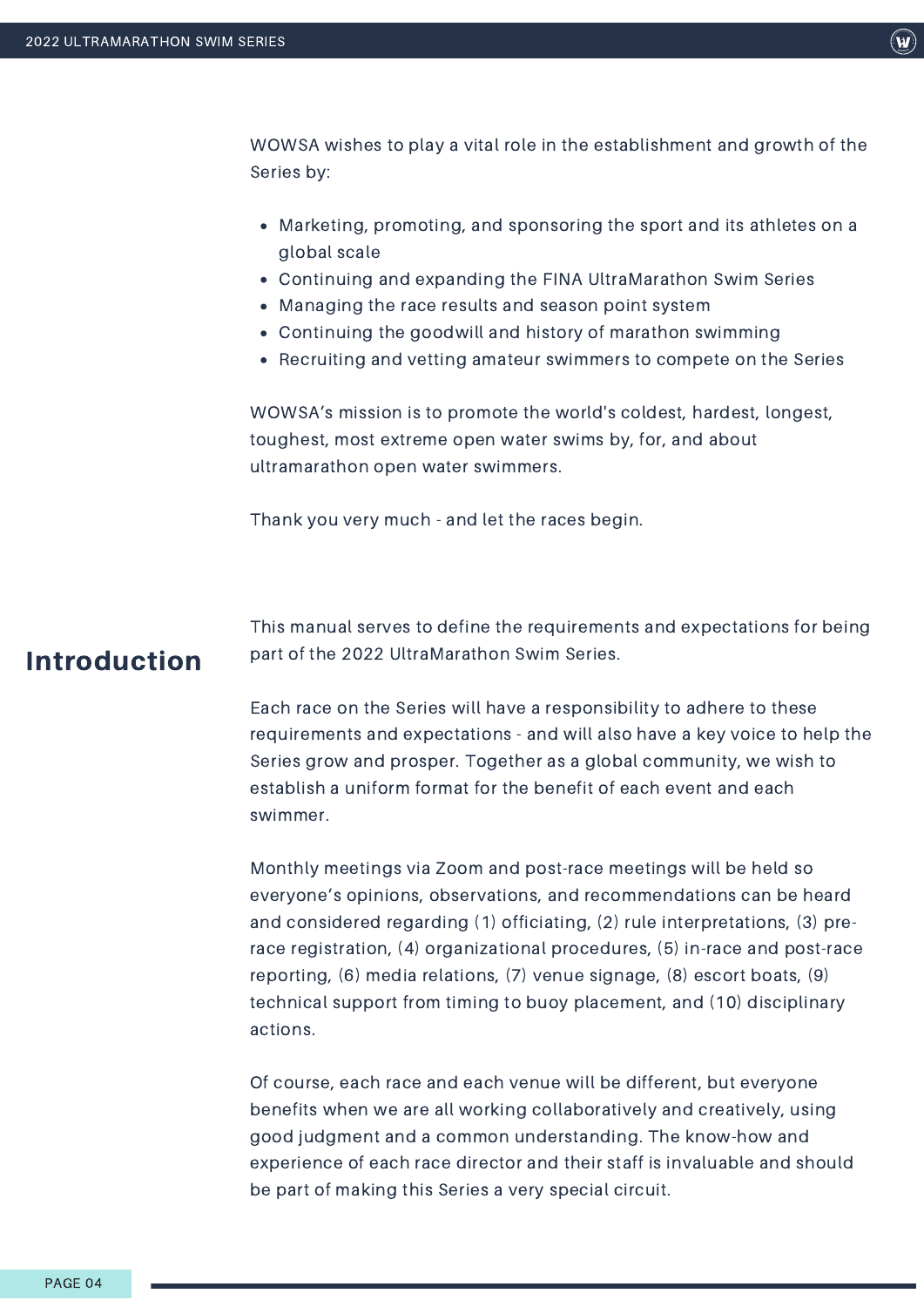### Participation **Overview**

The organization of the 2022 UltraMarathon Swim Series shall be as follows. It is expected that the organization of future years will be fundamentally the same, except with additional races held throughout the world.

- **Distance**: over 10 kilometers.
- **Water Temperature Range**: between 10°C and 30°C.
- **Race Conditions**: each race director will determine the minimally safe conditions in order to conduct the race without harm to athletes, staff or volunteers.
- **Professional Athletes**: individuals who have competed on the FINA professional marathon swimming circuits in the past (e.g., FINA/CNSG Marathon Swim World Series, FINA UltraMarathon Swim Series).
- **Amateur Athletes**: individuals who have competed in established marathon swimming races or solo channel or marathon swims with a time faster than 50% of other individuals in those races or in the channel or marathon swims.
- **Relay Teams**: consists of 6 professional or amateur athletes (male or female) who have demonstrated the ability to swim a minimum of 2 km per hour in an open water swimming event.
- **Nationality**: there are no restrictions on the country of origin. There are no restrictions on the number of athletes from any country in each event.
- **Minimum Age**: 14 years during the year of competition.
- **Maximum Age**: there are no limitations as long as the individual has competed in established marathon swimming races or solo channel or marathon swims with a time faster than 50% of other individuals in those races or in the channel or marathon swims.
- **Escort Vessels**: each race director will determine the size and capacity of the required escort vessels in their race. The escort vessels can include individual motorized boats, escort kayaks, or no individual escort vessels in the case of a loop, closed-circuit course.
- **Sanction Fee**: This will be waived in year one, and established by the Technical & Planning Committee in Year 2.
- **Entry Fee**: Professional athletes can be invited and participate in each race as determined by the race director. Amateur athletes will register through WOWSA and the registration fee will be determined in collaboration with WOWSA & the individual race director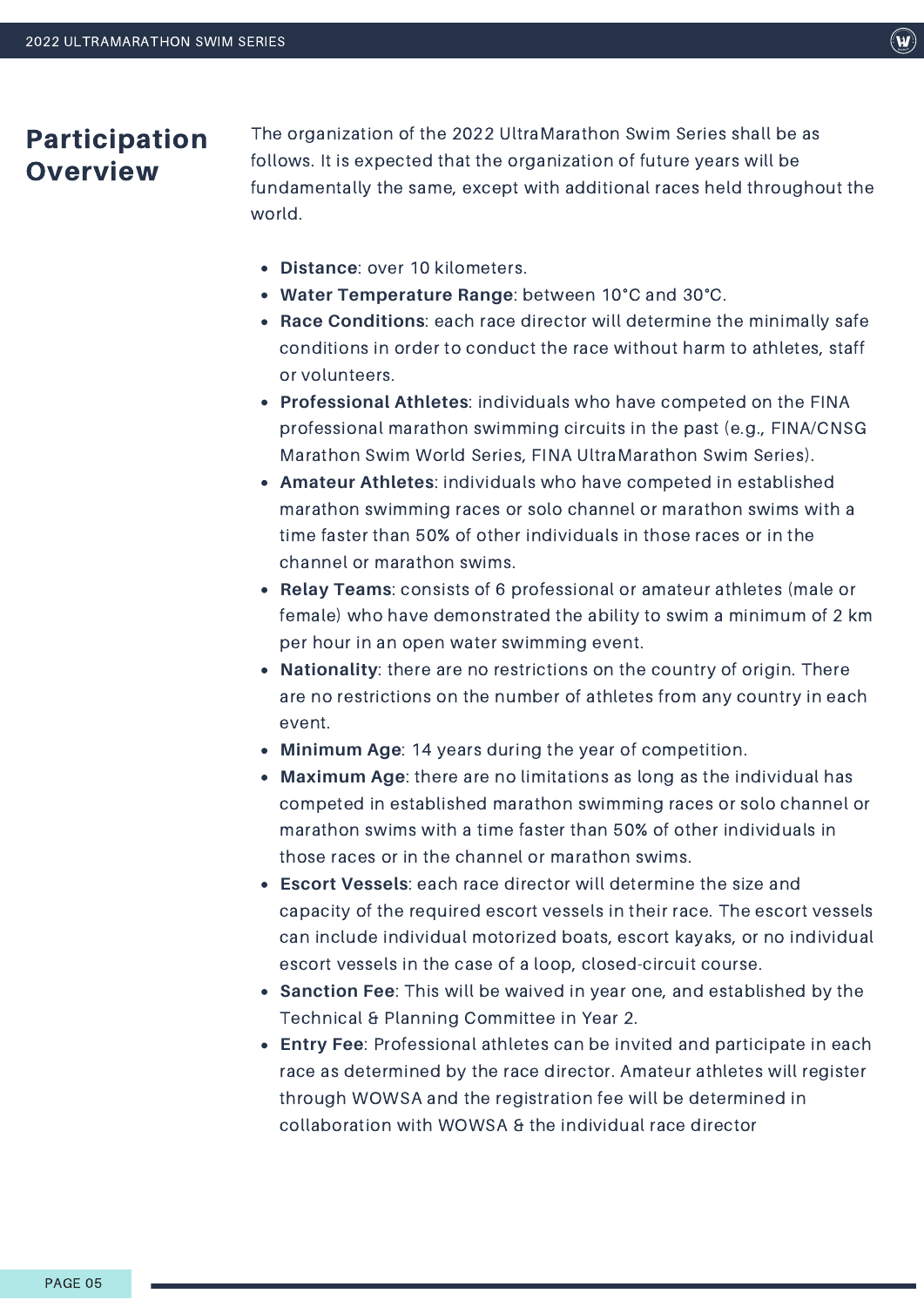### **Bid** Process

Bids to stage an UltraMarathon Swim Series Event shall be submitted to the WOWSA Office through this form:

#### <https://form.jotform.com/220918237773159>

Bids shall clearly establish the following points:

- A suitable course is available that meets WOWSA Rules & Regulations.
- All safety requirements can be met.
- Confirmation of suitability for use from local health and safety authorities (including water quality).
- Sufficient funding can be provided to cover all organizational requirements.
- Experienced open water officials are available to officiate during the Event.

Upon being awarded a WOWSA Event, WOWSA shall notify all member Event Committees of the details of the date, venue, and course. Course details shall include type of water (salt or fresh), temperature range, tidal/current parameters, type of escort crafts, medical service, safety and details of any competitions taking place on or over parts of the course prior to the event.

The Event Host shall appoint a representative to work with the WOWSA Office.

#### **UltraMarathon Swim Series Technical & Planning Committee** Planning

This body will include the WOWSA Board of Directors and one representative from each of the participating Events. Each Event can assign up to 5 individuals to participate in the Committee meetings, as they see fit.

The purpose is to support the success and growth of the Series and each Event.

#### **The Technical & Planning Committee Responsibilities**

- Participate in monthly Committee meetings
- Event representative to report on the outcome of their event the month after the event takes place
- Make recommendations to WOWSA on the technical and planning of the series to promote its future success and growth

**Committee**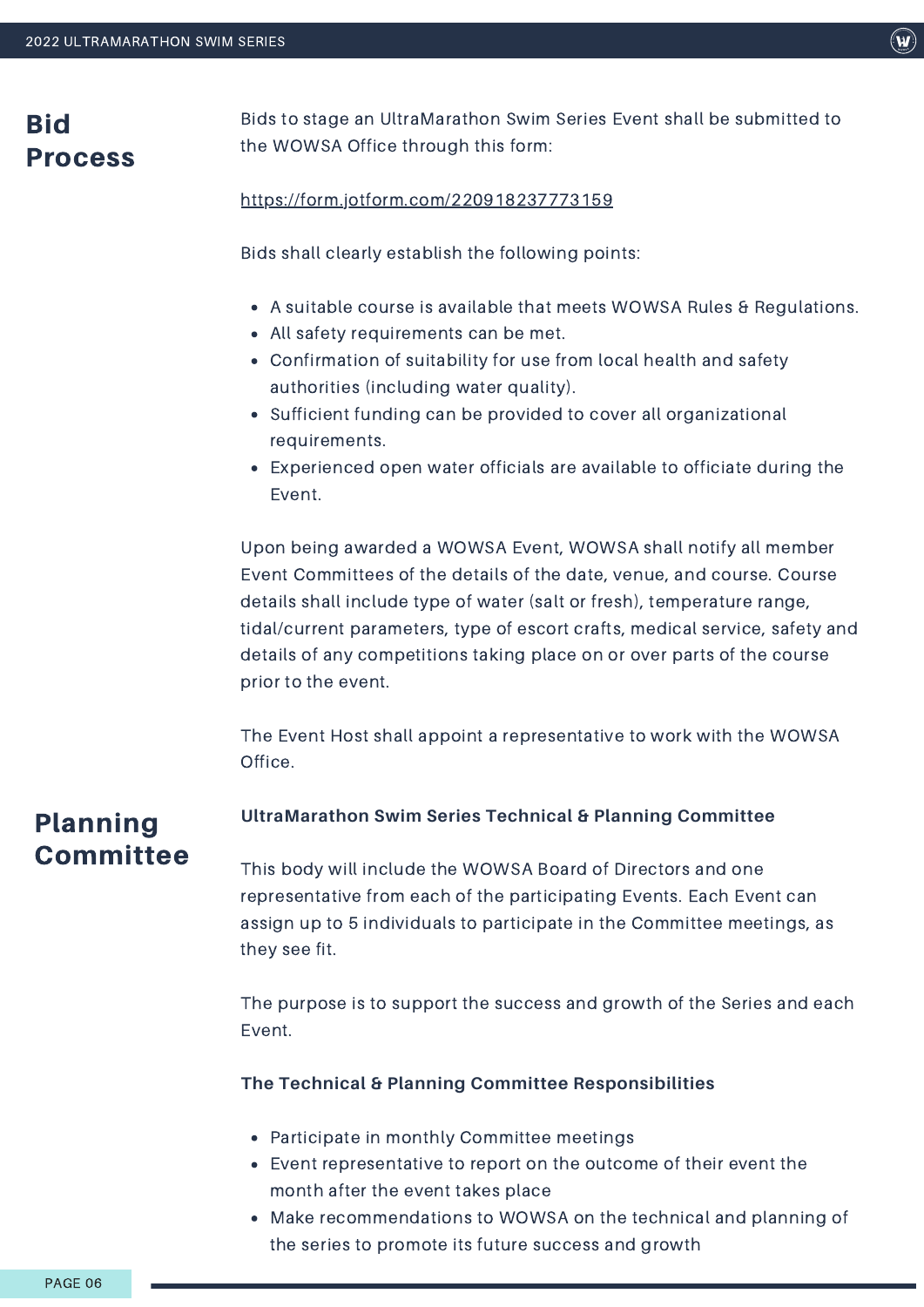### **Host Organizing Committee**

The Event Organizing Committee appointed shall be responsible for providing the items below, and for checking, correcting and/or maintaining the various requirements before and throughout the competition.

#### **Organizational Structure**

The Event Organizing Committee shall consist of:

- Event Director
	- Responsible for the overall conduct of the event.
	- Undertakes and follows up all contractual obligations.
	- o Sets up the organizational structure of the event.
	- o Serves as main contact for WOWSA.
- Competition (Race) Director
	- Coordinates all technical aspects of the event schedule, competition course and facilities, equipment, sport technology, result update.
	- Works closely with officials and referees.
- Medical Director
	- Must be a medical professional.
	- Ensures medical services and equipment available at the venue.
- Media Director
	- Must be conversant in spoken and written English.
	- Coordinates promotion, media and PR activities, with WOWSA.
	- Collects athlete information and prepares swimmers' biographies.
	- Prepares and organizes press conferences, and issues press releases.
	- Coordinates interviews with athletes, officials, and VIPs.
	- Coordinates the work of photographers to ensure high-quality images that shall be also available for the UltraMarathon Swim Series website.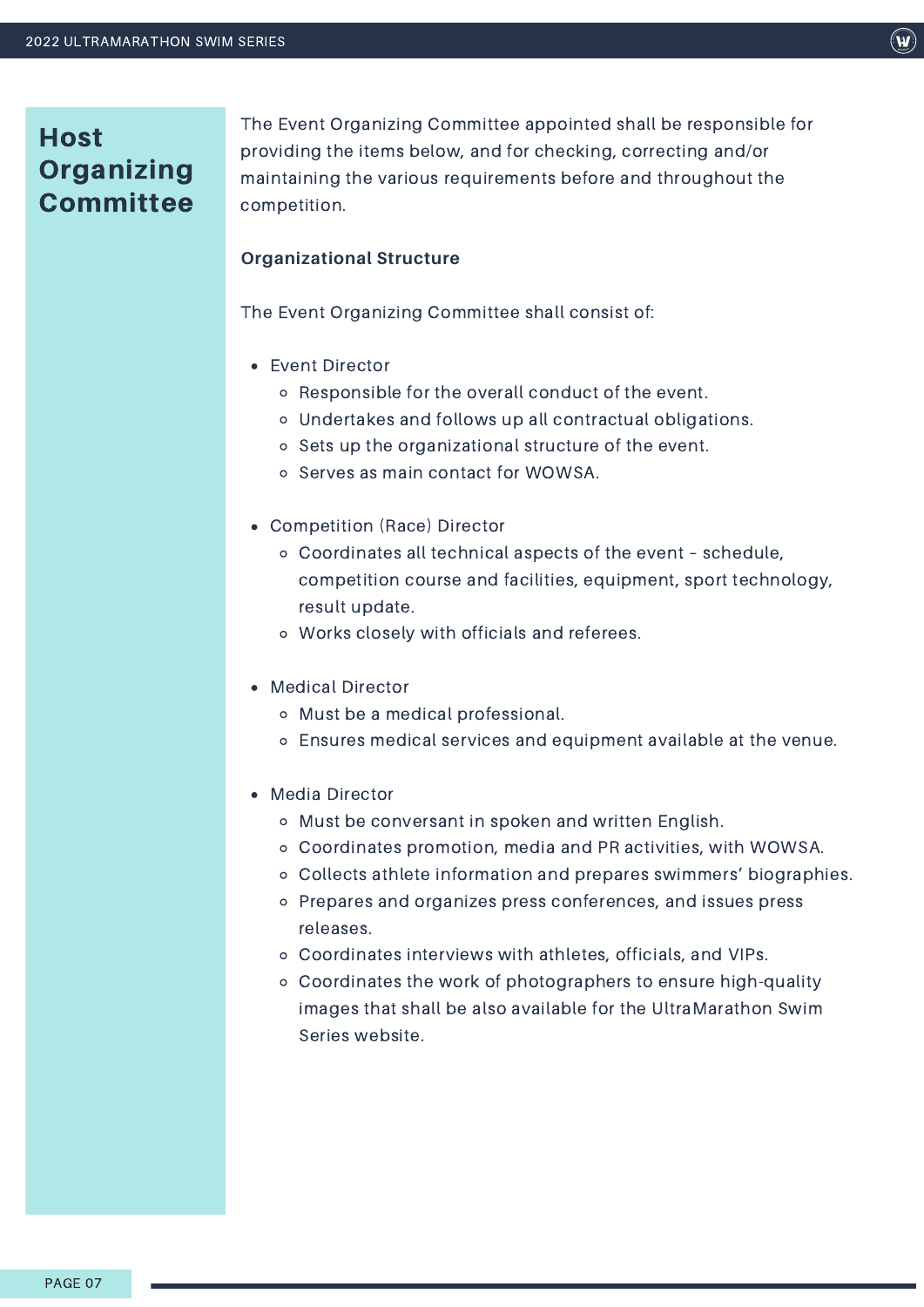| <b>Officials</b>        | <b>Officials</b>                                                                                                                                                                                                                  |
|-------------------------|-----------------------------------------------------------------------------------------------------------------------------------------------------------------------------------------------------------------------------------|
|                         | Each Event Committee shall approve officials, referees, and volunteers<br>from either FINA and/or accredited national or regional or local governing<br>bodies. These shall include, at a minimum, the following officials:       |
|                         | Chief Referee (one per race)<br><b>Assistant Referees</b><br><b>Chief Timekeeper</b><br>$\bullet$<br>Chief Finish Judge<br>$\bullet$<br><b>Medical Officer</b><br><b>Course Officer</b><br><b>Safety Officer</b><br>$\bullet$     |
| <b>Safety Officer</b>   | <b>Safety Officer</b>                                                                                                                                                                                                             |
|                         | The Safety Officer should be a qualified public safety official such as a<br>senior lifeguard, EMS, coast guard or fire service officer who is familiar<br>with the management of risk around the conduct of an open water event. |
| <b>Start and Finish</b> | <b>Start and Finish</b>                                                                                                                                                                                                           |
|                         | The start and finish need to be clearly defined. The start procedure<br>should be made known to all competitors and there should be an<br>emergency system to either stop the event or change the course.                         |
|                         |                                                                                                                                                                                                                                   |
|                         |                                                                                                                                                                                                                                   |
|                         |                                                                                                                                                                                                                                   |
|                         |                                                                                                                                                                                                                                   |
|                         |                                                                                                                                                                                                                                   |

 $\left(\mathbf{w}\right)$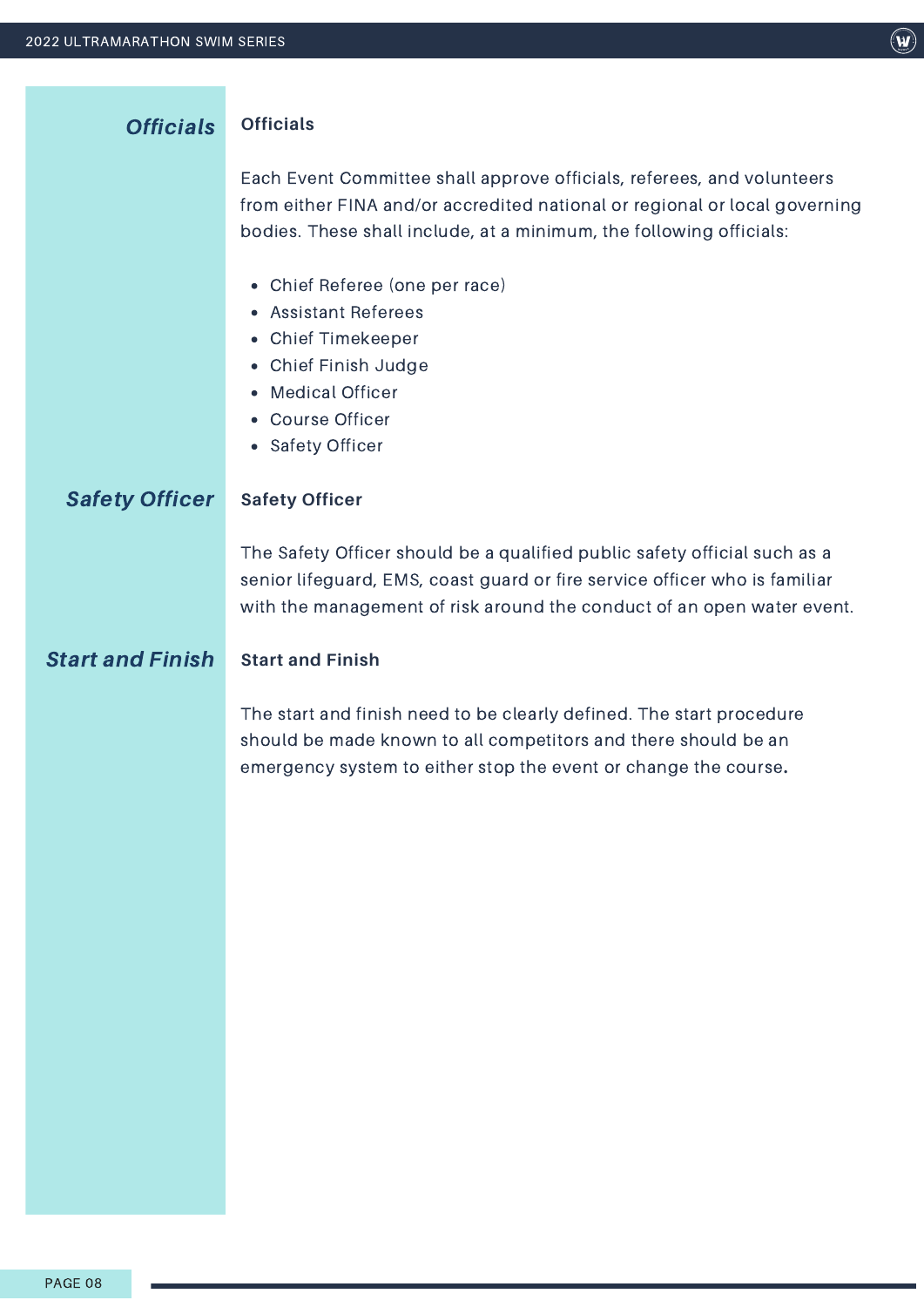Course Preparation & Risk Management

The organizer should make sure that the choice of water for an open water swim is suitable for the purpose and that the competitors are not being placed in any danger due to the location or condition of the selected water. There are a number of factors that need to be considered and documented before an area of open water is used for an event, depending on whether a sea, lake or river swim is being considered.

- Access, condition, sufficient space and proximity of start and finish points
- Likely water temperature (set event minimum and maximum temperature)
- Currents or eddies
- Water quality
- Hidden, overhanging or underwater hazards
- Other water users
- Conditions underfoot at start and exit
- Sites for medical evacuation along the course

The organizers should consult with regular users of the chosen water – fishermen, lifeguards, canoeists, recreational boaters, windsurfers, etc. Access to the area is very important as this will not only determine how each event should take place but also, in the event of an emergency, how emergency services would gain access to the start and finish areas and to the course. Course design should allow for minimal congestion at the race start.

### Timing & Scoring

#### **Timing & Scoring**

**Swimmer Health and Safety**

Official and final results need to be processed quickly. Whatever timing system is used, it should produce a list of competitors on the race day and a further list of results to publish for all competitors, using the WOWSA Race Results System.

### Swimmer Health & Safety

If, in the opinion of the Safety Officer and Medical Officer, conditions are unsuitable for the Event, the Chief Referee must be informed and recommended modifications to postpone, cancel, or move the event to a more suitable venue must be satisfied to protect the health and safety of all competitors.

Swimmers in obvious distress and those deemed to be incapable of continuing for a variety of reasons should be removed expeditiously from the water and assessed with appropriate urgency by a doctor. Rendering assistance to swimmers in such situations should always supersede official rules.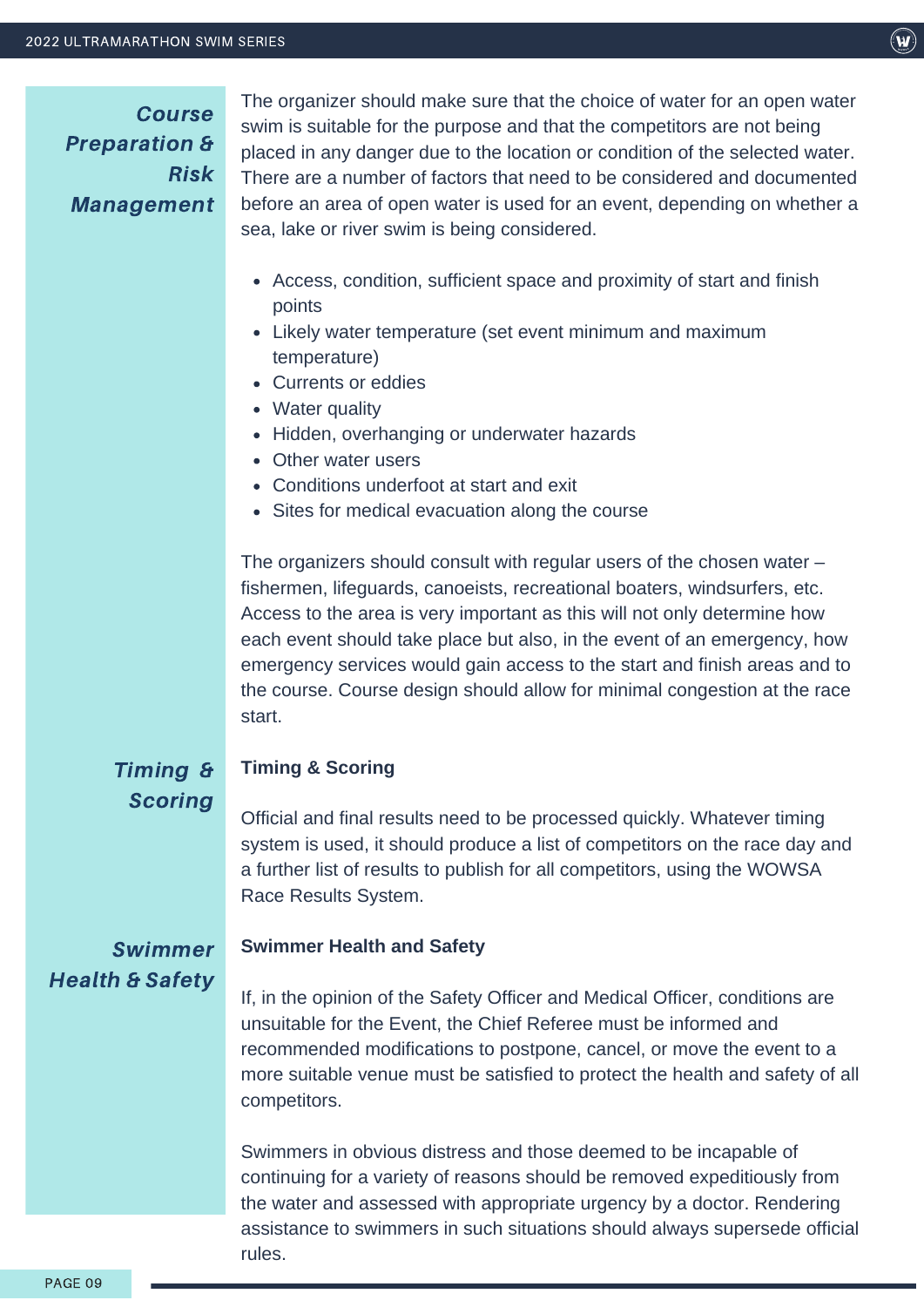| <b>Wetsuit Usage</b>                     | <b>Wetsuit Usage</b>                                                                                                                                                                                                                                                                                                                                                                                                                                                           |  |  |
|------------------------------------------|--------------------------------------------------------------------------------------------------------------------------------------------------------------------------------------------------------------------------------------------------------------------------------------------------------------------------------------------------------------------------------------------------------------------------------------------------------------------------------|--|--|
|                                          | It is the decision of each Event whether or not to allow the use of wetsuits.                                                                                                                                                                                                                                                                                                                                                                                                  |  |  |
| Sponsorship                              | Sponsorship                                                                                                                                                                                                                                                                                                                                                                                                                                                                    |  |  |
|                                          | Each Event shall be responsible for their own sponsorship.                                                                                                                                                                                                                                                                                                                                                                                                                     |  |  |
| <b>Press Releases</b>                    | <b>Press Releases</b>                                                                                                                                                                                                                                                                                                                                                                                                                                                          |  |  |
|                                          | Each Event shall provide pre-race and post-race press releases with the<br>race results, race summary, quotes from the top 3 women and top 3 men,<br>and action and award ceremonies photos and videos, both from the water<br>and on dryland. Information can include weather conditions, water<br>temperature, marine life, historical facts, interesting backgrounds on the<br>swimmers, short video clips, photos, quotes and statistical data for use on<br>social media. |  |  |
| Website                                  | <b>Website</b>                                                                                                                                                                                                                                                                                                                                                                                                                                                                 |  |  |
|                                          | Each Event shall include information, logos and website links of the<br>UltraMarathon Swim Series and the other Events on the Swim Series.                                                                                                                                                                                                                                                                                                                                     |  |  |
|                                          | <b>Event Coordination</b>                                                                                                                                                                                                                                                                                                                                                                                                                                                      |  |  |
| <b>Event</b><br>Coordination             | Each Event shall share its recommendations to the other Events on the<br>Swim Series in order to continuously elevate the professionalism of each<br>Event and the Swim Series in general.                                                                                                                                                                                                                                                                                     |  |  |
|                                          | <b>Event Prize Money</b>                                                                                                                                                                                                                                                                                                                                                                                                                                                       |  |  |
| <b>Event Prize</b><br><b>Money</b>       | Each Event shall be responsible for their own cash prizes.                                                                                                                                                                                                                                                                                                                                                                                                                     |  |  |
|                                          | <b>Swim Series Prize Money</b>                                                                                                                                                                                                                                                                                                                                                                                                                                                 |  |  |
| <b>Swim Series</b><br><b>Prize Money</b> | In Year 1, there will be no overall Swim Series prize money offered,<br>although an Overall Swim Series Point System will be managed and<br>promoted. Future years may be different.                                                                                                                                                                                                                                                                                           |  |  |
|                                          |                                                                                                                                                                                                                                                                                                                                                                                                                                                                                |  |  |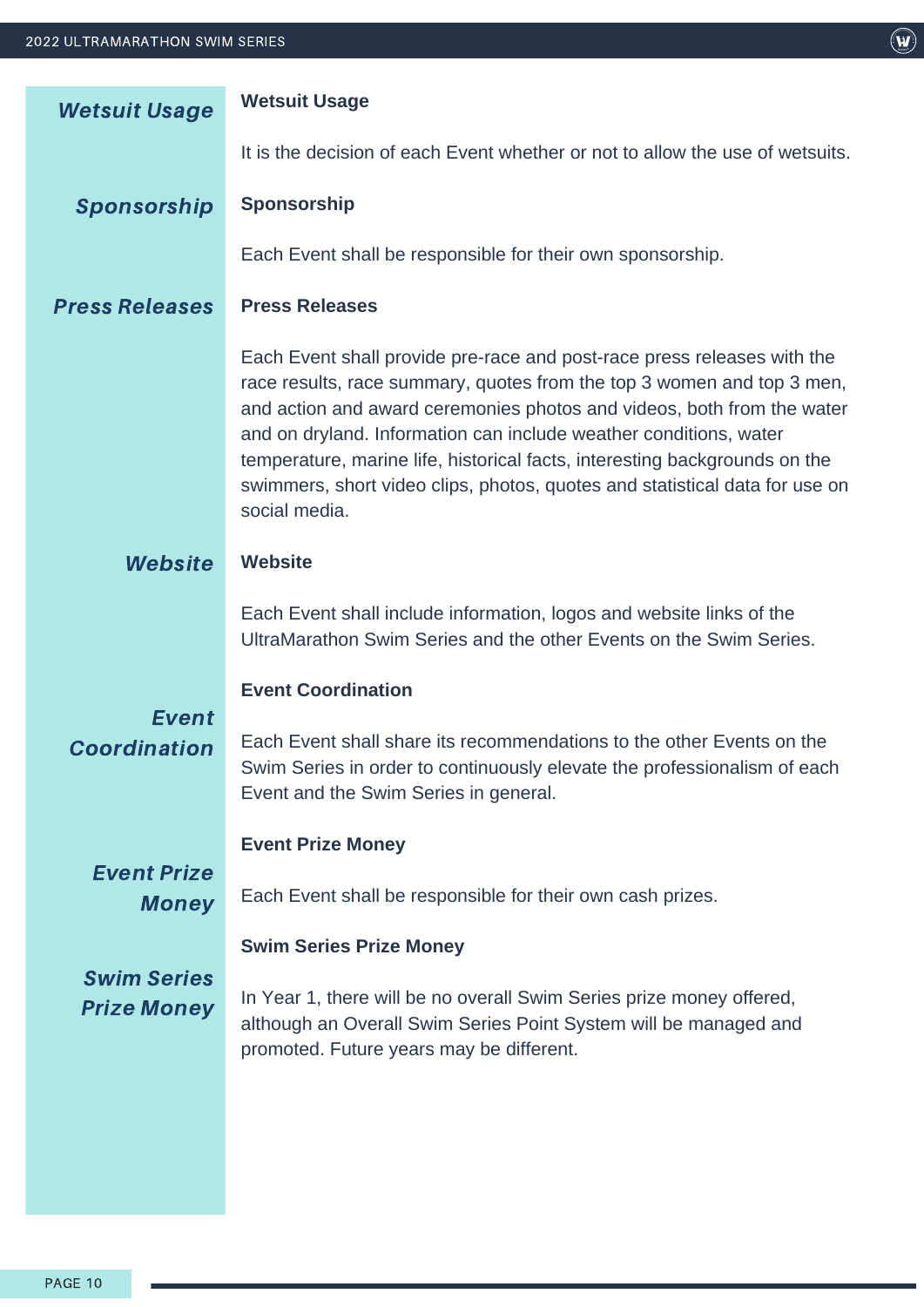### Point System

No swimmer shall receive points for a race they do not finish.

No swimmer who is disqualified during the race shall receive points.

The UltraMarathon Swim Series consists of two types of events, those offering prize money totaling over \$10,000 USD (Tier 1) and those offering prize money totaling less than \$10,000 USD (Tier 2).

|            | TIER <sub>1</sub> | TIER <sub>2</sub> |
|------------|-------------------|-------------------|
| 1st place  | 4000              | 1000              |
| 2nd place  | 2400              | 600               |
| 3rd place  | 2000              | 500               |
| 4th place  | 1600              | 400               |
| 5th place  | 1400              | 350               |
| 6th place  | 1200              | 300               |
| 7th place  | 1100              | 275               |
| 8th place  | 1000              | 250               |
| 9th place  | 900               | 225               |
| 10th place | 800               | 200               |
| 11th place | 760               | 190               |
| 12th place | 720               | 180               |
| 13th place | 680               | 170               |
| 14th place | 640               | 160               |
| 15th place | 600               | 150               |
| 16th place | 580               | 145               |
| 17th place | 560               | 140               |
| 18th place | 540               | 135               |
| 19th place | 520               | 130               |
| 20th place | 500               | 125               |
| 21th place | 480               | 120               |
| 22th place | 460               | 115               |
| 23th place | 440               | 110               |
| 24th place | 420               | 105               |
| 25th place | 400               | 100               |
|            |                   |                   |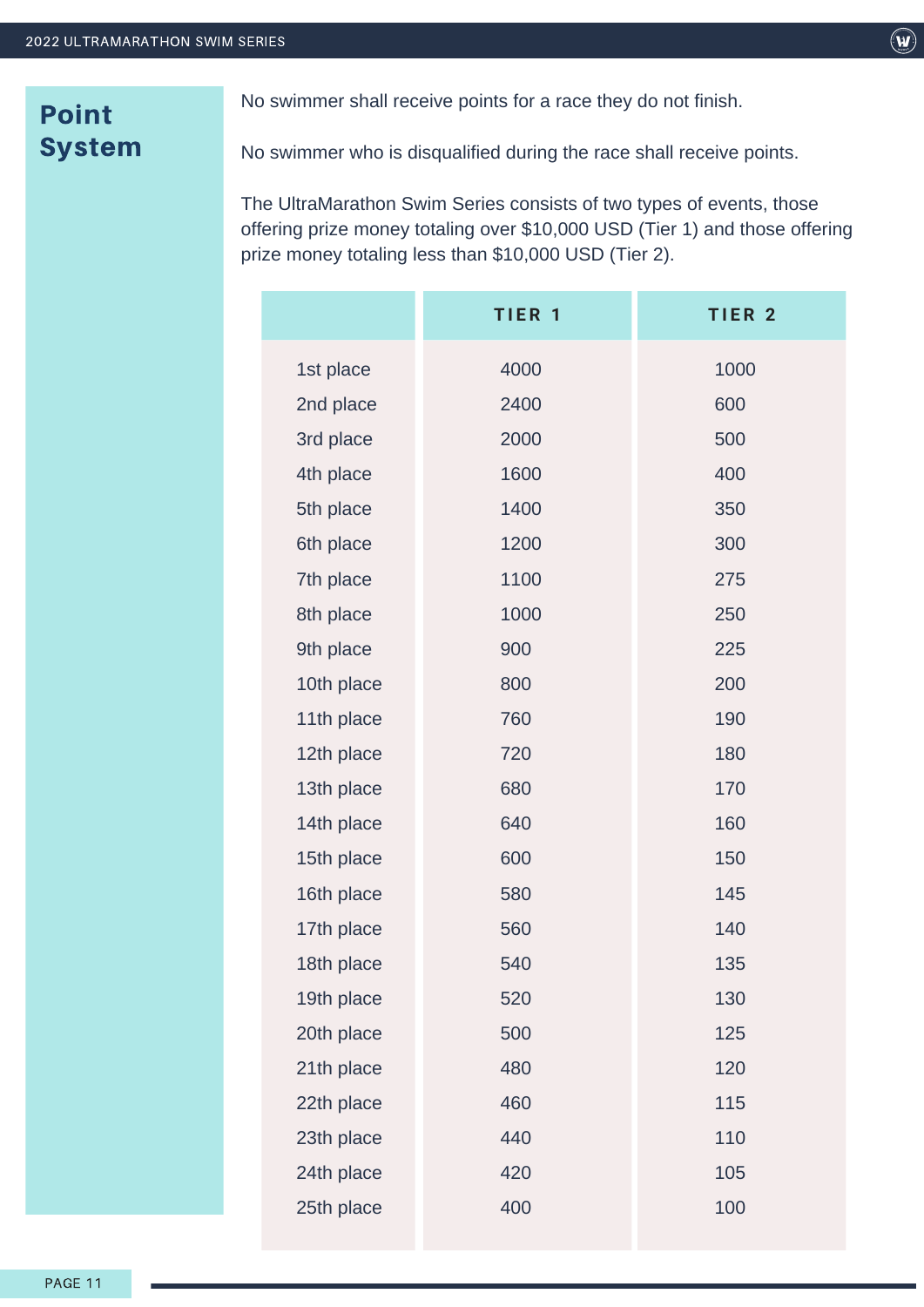**2022 UltraMarathon Pro-am Swim Series**

| <b>ULTRA1</b>  | <b>DEFINITIONS</b>                     |
|----------------|----------------------------------------|
| ULTRA 2        | <b>OFFICIALS</b>                       |
| <b>ULTRA 3</b> | <b>DUTIES OF OFFICIALS</b>             |
| <b>ULTRA 4</b> | <b>THE START</b>                       |
| <b>ULTRA 5</b> | <b>THE VENUE</b>                       |
| <b>ULTRA 6</b> | <b>THE RACE</b>                        |
| <b>ULTRA 7</b> | THE FINISH OF THE RACE                 |
| <b>ULTRA 8</b> | <b>CONDUCT OF ATHLETES AND COACHES</b> |
| <b>ULTRA 9</b> | <b>RACE MANUAL</b>                     |
|                |                                        |

#### **ULTRA 1 DEFINITIONS**

**ULTRA 1.1** UltraMarathon swims shall be defined as any open water swimming competition that takes place in rivers, lakes, dams, reservoirs, oceans, fjords, bays, oceans, seas, canals, or channels that is over 10 kilometers in distance.

**ULTRA 1.2** Extreme swims are defined as any open water swimming competition of any distance that takes place in rivers, lakes, dams, reservoirs, oceans, fjords, bays, oceans, seas, whirlpools, canals, or channels that is held at high altitude (over 1,000 meters in altitude), in cold water (between -1.0°C and 15°C), against a river current, or in turbulent waters.

**ULTRA 1.3** UltraMarathon and Extreme swims can include circumnavigation swims, prison island swims, maelstrom swims, upriver swims, offshore or coastal swims, Polar swims, fjord swims, or any swims defined by this Series.

#### **ULTRA 2 OFFICIALS**

The following officials shall be appointed to officiate and serve as staff at UltraMarathon and Extreme swims:

- Chief Referee (one per race)
- Referees (2 minimum, additional Referees proportional to race entries)
- · Chief Timekeeper
- · Chief Finish Judge
- Safety Officer including Seconds, Handlers, Escort Staff for each swimmer
- **Medical Officer**
- Course Officer
- Clerk of the Course
- Feeding Platform Judge (when feeding platforms are used)
- **Starter**
- **Announcer**
- Recorder and Chief Press Officer
- · Chief Videographer and Drone Operator
- · Chief Photographer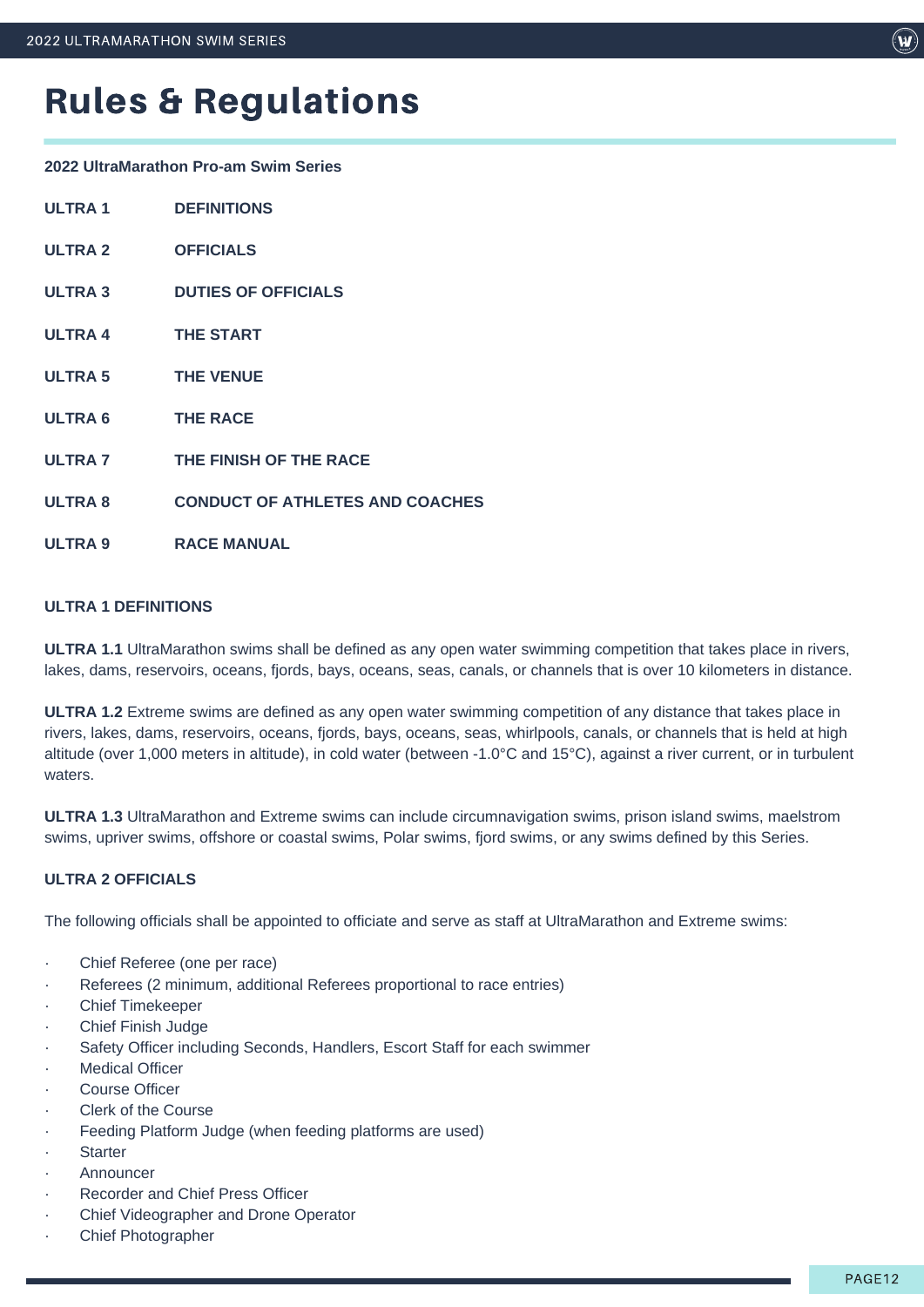#### **ULTRA 3 DUTIES**

#### **CHIEF REFEREE shall:**

**ULTRA 3.1** have full control and authority over all officials and shall approve their assignments and instruct them regarding all special features or regulations related to the competition. The Referee shall enforce all the Rules and decisions of the Series and shall decide all questions relating to the actual conduct of the competition, the final settlement of which is not otherwise covered by these Rules.

**ULTRA 3.2** have authority to intervene in the competition at any stage to ensure that Rules are observed.

**ULTRA 3.2.1** In case of hazardous conditions that jeopardize the safety of the swimmers and the officials, in conjunction with the Safety Officer he can stop the race.

**ULTRA 3.3** adjudicate on all protests related to the competition in progress.

**ULTRA 3.4** give a decision in cases where the Judges' decisions and times recorded do not agree.

**ULTRA 3.5** signal to swimmers, by raised flag and short blasts on a whistle, that the start is imminent and when satisfied indicate by pointing the flag at the Starter that the competition may commence.

**ULTRA 3.6** disqualify any swimmer for any violation of the Rules that he personally observes or which is reported to him by other authorized officials.

**ULTRA 3.7** ensure that all necessary officials for the conduct of the competition are at their respective positions. He may appoint substitutes for any who are absent, incapable of acting or found to be inefficient. He may appoint additional officials if considered necessary.

**ULTRA 3.8** receive all reports prior to the start of the race and at the conclusion of the race from the Clerk of the Course, Recorder, Chief Press Officer, Course Officer and Safety Officer to ensure all swimmers are accounted for.

#### **THE REFEREES shall:**

**ULTRA 3.9** have authority to intervene in competition at any stage to ensure that the Rules are observed.

**ULTRA 3.10** disqualify any swimmer for any violation of the Rules that he observes.

#### **THE STARTER shall:**

**ULTRA 3.11** start the race upon the signal of the Chief Referee.

#### **THE CHIEF TIMEKEEPER shall:**

**ULTRA 3.12** assign Timekeepers to their positions for the start and finish and ensure the viability of the automatic timing system.

**ULTRA 3.13** ensure that a time check is made to allow all persons to synchronize their watches with the official running clocks 15 minutes before start time.

**ULTRA 3.14** collect from each Timekeeper a card showing the time recorded for each swimmer, and, if necessary, inspect their watches.

**ULTRA 3.15** record or examine the official time on the card for each swimmer.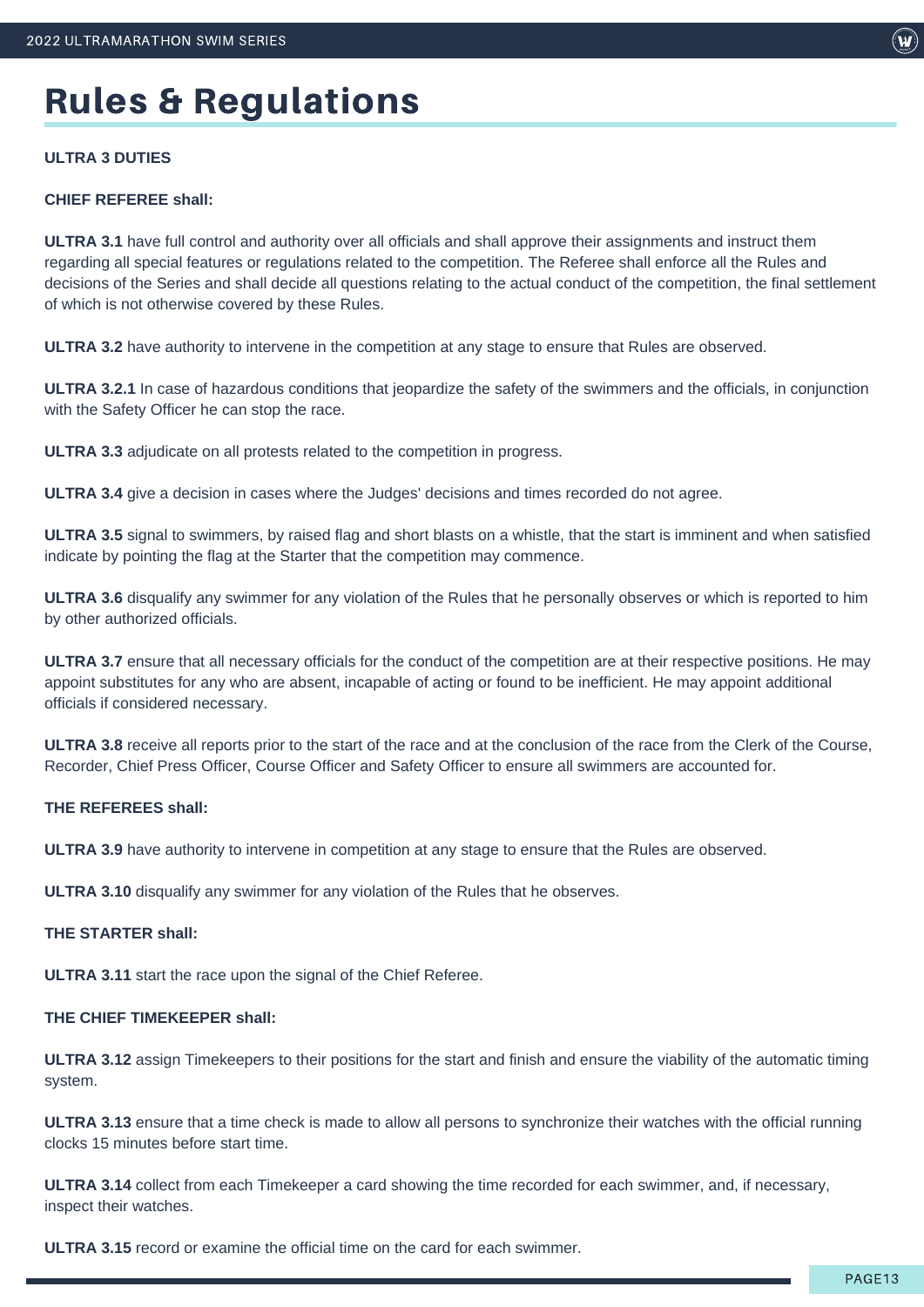#### **TIMEKEEPERS shall:**

**ULTRA 3.16** take the time of each swimmer/s assigned. The watches must have memory and print out capability and shall be certified correct to the satisfaction of the Series.

**ULTRA 3.17** start their watches at the starting signal, and only stop their watches when instructed by the Chief Timekeeper.

**ULTRA 3.18** promptly after each finish record the time and swimmers' number on the timecard and turn it over to the Chief Timekeeper.

#### **THE CHIEF FINISH JUDGE shall:**

**ULTRA 3.19** assign each Judge to a position

**ULTRA 3.20** record and communicate any decision received from the Referees during the competition.

**ULTRA 3.21** collect and confirm the race results after the race, and provide to Press Officer after confirming the official results with the Chief Referee.

**ULTRA 3.22** assign race judges to their individual escort boats (if used) and instruct them in their duties.

**ULTRA 3.23** record and communicate any decision received from the Referees during the competition.

#### **EACH RACE JUDGE shall:**

**ULTRA 3.24** be positioned in an escort safety craft (where applicable), assigned by random draw prior to the start, so as to be able to observe, at all times, his/her appointed swimmer.

**ULTRA 3.25** ensure at all times that the Rules of competition are complied with, violations being recorded in writing and reported to a Referee at the earliest opportunity.

**ULTRA 3.26** have the power to order a swimmer from the water due to safety, conditions or expiration of the maximum time limit and communicate this result to the Chief Referee.

**ULTRA 3.27** ensure that his appointed swimmer does not take unfair advantage or commit unsporting impediment on another swimmer and if the situation requires instruct a swimmer to maintain clearance from any other swimmer.

#### **THE SAFETY OFFICER shall:**

**ULTRA 3.28** be responsible to the Chief Referee for all aspects of safety related to the conduct of the competition.

**ULTRA 3.29** check that the entire course, with special regard to the start and finish areas, is safe, suitable, and free of any obstruction.

**ULTRA 3.30** be responsible for ensuring that sufficient powered safety craft are available during the competition so as to provide full safety backup to the escort safety craft.

**ULTRA 3.31** provide prior to the competitions to all swimmers a tide/current chart clearly indicating the time of tide changes on the course and showing the effect of tides or current on a swimmer's progress along the course.

**ULTRA 3.32** in conjunction with the Medical Officer, advise the Chief Referee if, in their opinion, conditions (e.g., water temperature, water conditions, weather conditions, currents, tides) are unsuitable for staging the competition and make recommendations for the modification of the course or the manner in which the competition is conducted.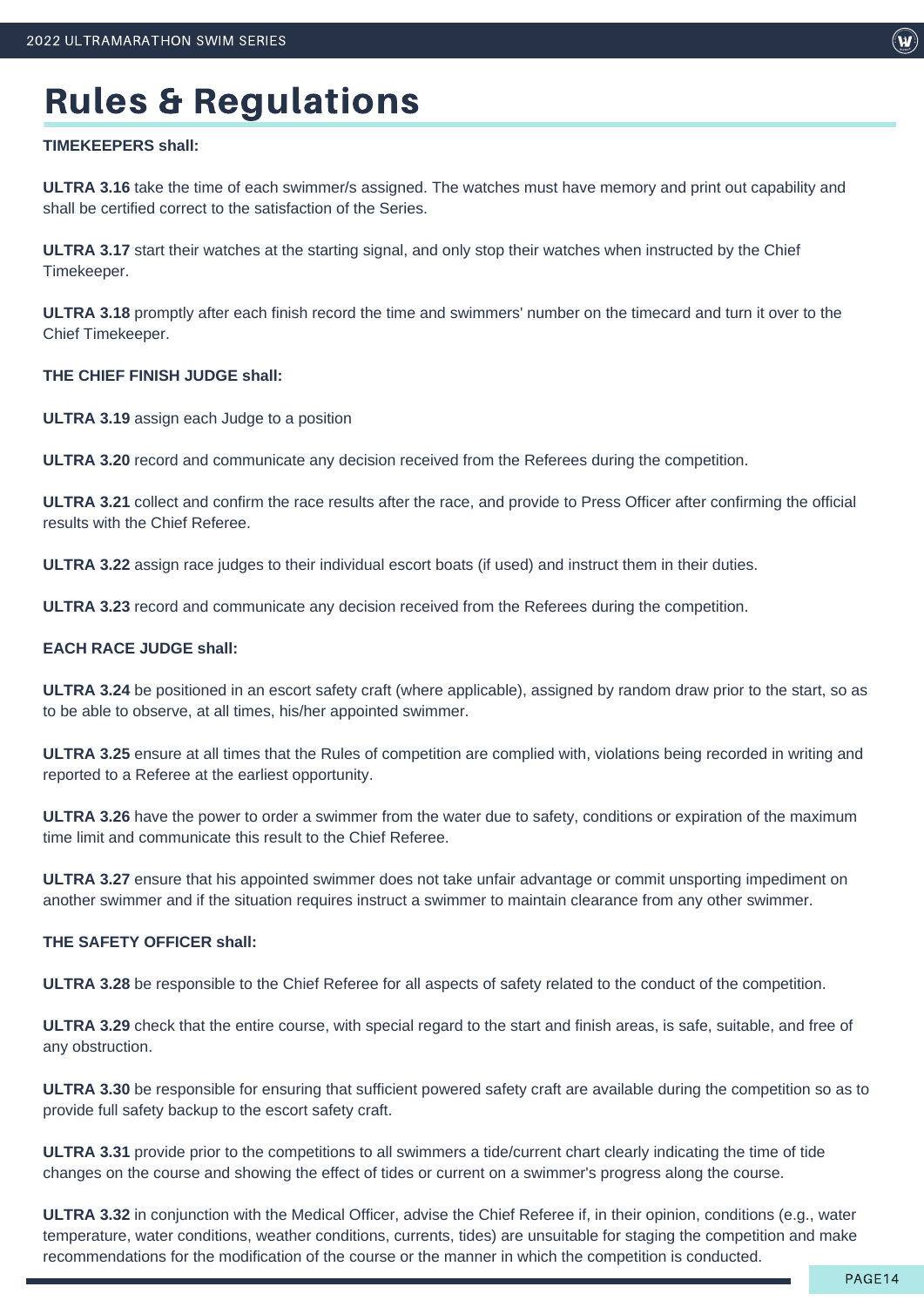#### **THE MEDICAL OFFICER shall:**

**ULTRA 3.33** be responsible to the Chief Referee for all medical aspects related to the competition and competitors.

**ULTRA 3.34** inform the local medical facilities of the nature of the competition and ensure that any injured, hypothermic or hyperthermic athletes are evacuated to medical facilities at the earliest opportunity.

**ULTRA 3.35** in conjunction with the Safety Officer, advise the Chief Referee if, in their opinion, conditions are unsuitable for staging the competition and make recommendations for the modification of the course or the manner in which the competition is conducted.

#### **THE COURSE OFFICER shall:**

**ULTRA 3.36** be responsible to the Race Committee for the correct survey and layout of the course and any turn, start or finish buoys or feeding or safety pontoon.

**ULTRA 3.37** ensure the start and finish areas are correctly marked and all equipment has been correctly installed and, where applicable, is in working order.

**ULTRA 3.38** ensure all course alteration points are correctly marked, and manned prior to the commencement of the competition.

**ULTRA 3.39** with the Referee and Safety Officer inspect the course and markings prior to the commencement of competition.

#### **THE CLERK OF THE COURSE shall:**

**ULTRA 3.40** assemble and prepare competitors prior to each event and ensure proper reception facilities at the finish are available for all competitors.

**ULTRA 3.41** ensure each competitor is identified correctly with their race number and that all swimmers have trimmed fingernails and toenails and are not wearing any jewellery, including watches.

**ULTRA 3.42** be certain all swimmers are present, in the assembly area, at the required time prior to the start.

**ULTRA 3.43** keep swimmers and officials informed of the time remaining before the start at suitable intervals until the last five minutes, during which one-minute warnings shall be given.

**ULTRA 3.44** be responsible for ensuring that all clothing and equipment left in the start area is transported to the finish area and kept in safekeeping.

**ULTRA 3.45** ensure that all competitors leaving the water at the finish have the basic equipment required for their wellbeing should their own coaches, seconds, or handlers are not present at that time.

#### **THE RECORDER shall:**

**ULTRA 3.46** record withdrawals from the competition, enter results on official forms, and maintain record for team awards as appropriate.

**ULTRA 3.47** report any violation to the Chief Referee on a signed card detailing the event, and the rule infringement.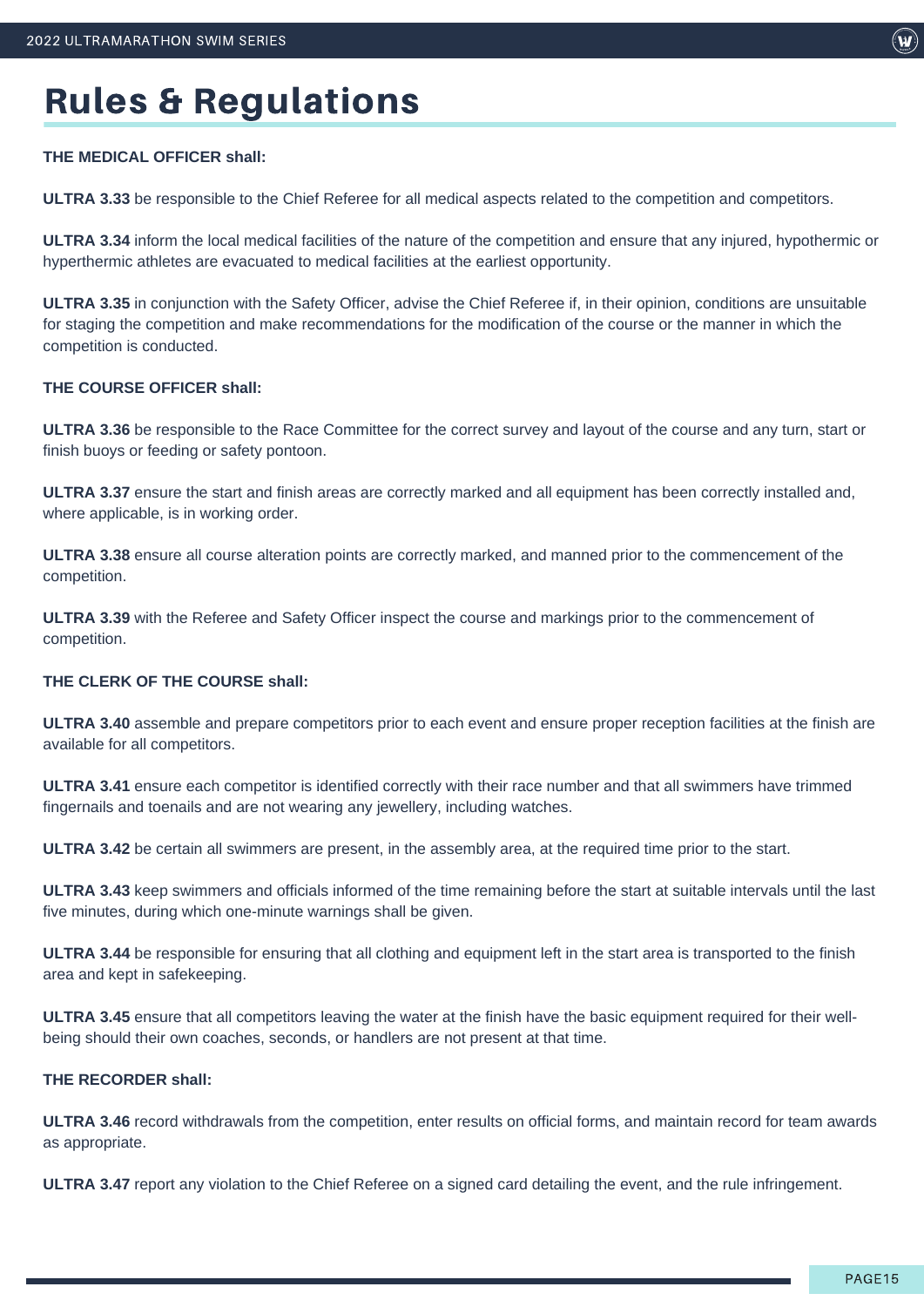#### **THE CHIEF PRESS OFFICER shall:**

**ULTRA 3.48** provide pre-race and post-race information, press releases, athlete biographies and photos, race results, photography and videography to the Series Management to share with public and post online.

**ULTRA 3.49** arrange pre-race and post-race interviews.

#### **THE CHIEF VIDEOGRAPHER AND DRONE OPERATOR shall:**

**ULTRA 3.50** be responsible for the recording and archiving of videos of each swimmer and the entire competition to post online and provide to the Series Management team, including drone footage.

#### **THE CHIEF PHOTOGRAPHER shall:**

**ULTRA 3.51** be responsible for the recording and archiving of photography of each swimmer and the entire competition to post online and provide to the Series Management team.

#### **ULTRA 4 THE START**

**ULTRA 4.1** All Open Water competitions shall start with all competitors standing on a fixed platform or in water depth sufficient for them to commence swimming on the start signal. Each competitor shall have a distinct race number visible on their hands, shoulders and back.

**ULTRA 4.1.1** When starting in ice swimming competition, competitors shall start with one hand on desk or pontoon and shall not dive into the water.

**ULTRA 4.2** The Clerk of the Course shall keep competitors and officials informed of the time before start at suitable intervals and at one-minute intervals for the last five minutes.

**ULTRA 4.3** When the numbers of entries dictate the start shall be segregated in the Men's and Women's competitions. The Men and Women can start together based on the decision of the Chief Referee.

**ULTRA 4.4** The start line shall be clearly defined and well understood by the competitors.

**ULTRA 4.5** The Starter shall be positioned so as to be clearly visible to all competitors.

**ULTRA 4.6.1** On the Starter's command "take your marks" they shall take up a starting position immediately in line with the start line where a platform is not used, or with at least one foot at the front of the platform.

**ULTRA 4.6.2** In the case of an ice swimming competition, the Starter will give the command "Remove your clothes" and then give no more than 10 seconds to get in starting position and give the start signal when he or she considers all swimmers are ready.

**ULTRA 4.7** The start signal shall be both audible and visual.

**ULTRA 4.8** If, in the opinion of the Chief Referee, an unfair advantage has been gained at the start the offending competitor will be given a yellow or red flag.

**ULTRA 4.9** All escort safety craft shall be stationed prior to the start so as not to interfere with any competitor, and if picking up their swimmer from behind shall navigate in such a way as not to maneuver through the field of swimmers.

**ULTRA 4.10** Although they may start together, in all other respects the men's and women's competitions shall be treated as separate events.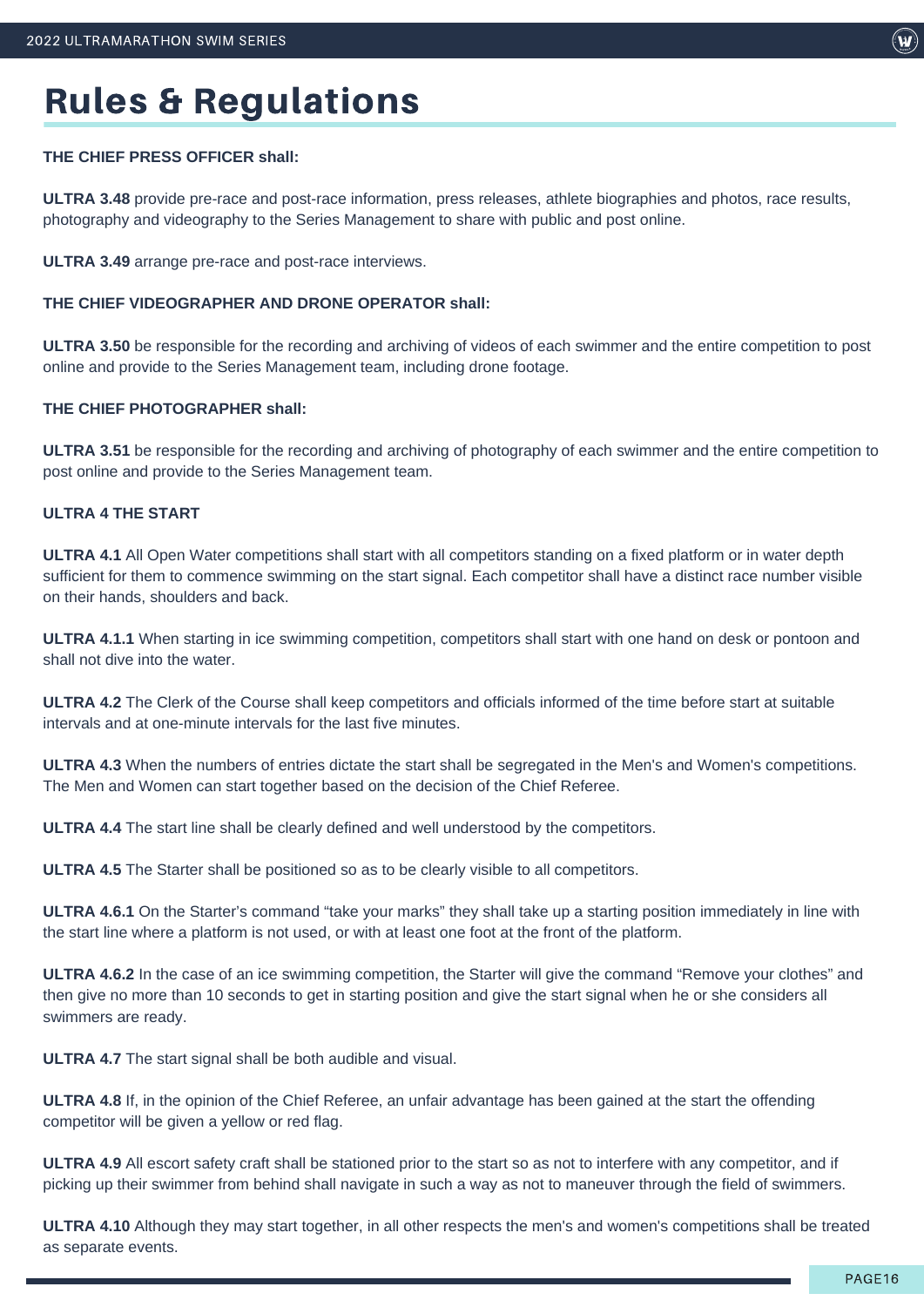#### **ULTRA 5 THE VENUE**

**ULTRA 5.1** The Series shall be conducted in a variety of venues under a wide variety of conditions.

**ULTRA 5.2** The course shall be in water that can be subject to major currents or tidal flows and may be salt or fresh water.

**ULTRA 5.3** The water temperature can range from freezing -1.0°C. The maximum of 31°C. It should be checked the day of the race, 2 hours before the start, in the middle of the course at a depth of 40 cm. This control should be done in the presence of a Commission made up of the following persons present: a Referee, a member of the Organizing Committee and one coach from the national teams present designated during the Technical Meeting.

**ULTRA 5.3.1** The Safety Officer shall monitor temperature conditions periodically during the race.

**ULTRA 5.4** All turns/alterations of the course shall be clearly indicated. Directional Buoys which are alterations of the course shall be of a different color to guidance buoys.

**ULTRA 5.5** All Feeding Platforms and Turn platforms shall be securely fixed in position and not be subject to tidal, wind or other movements.

**ULTRA 5.6** The final approach to the finish shall be clearly defined with markers of a distinctive color, and shall comprise the boundary of the course.

**ULTRA 5.7** The finish shall be clearly defined and understood by all the competitors.

#### **ULTRA 6 THE RACE**

**ULTRA 6.1** The swimmers are required to complete the whole course, respecting all designated turning buoys and course boundaries.

**ULTRA 6.2** Race Judges shall instruct any swimmer who is, in their opinion, taking unfair advantage by drafting off the escort craft to move clear.

**ULTRA 6.3** Disqualification Procedure

**ULTRA 6.3.1** If in the Opinion of the Chief Referee or Referees, any swimmer, or swimmer's approved representative, or escort safety craft, takes advantage by committing any violation of the impeding or unsportsmanlike conduct rules or by making intentional contact with any swimmer, the following proceeding shall apply: 1st Infringement:

A Yellow Flag and a Yellow Card bearing the swimmer's number shall be raised to indicate and to inform the swimmer that he is in violation of the Rules. The swimmer can – but does not have to – acknowledge or see this Yellow Flag or Yellow Card. However, the Chief Referee or Referees shall make every effort to show the Yellow Flag or Yellow Card to the swimmer/s committing the infraction. 2nd Infringement:

A Red Flag and a Red Card bearing the swimmer's number shall be raised by the Referee in an attempt to inform the swimmer that he/she is in violation of the Rules for a second time. The swimmer shall be immediately disqualified. He/she must leave the water immediately and be placed in an escort craft, and take no further part in the race.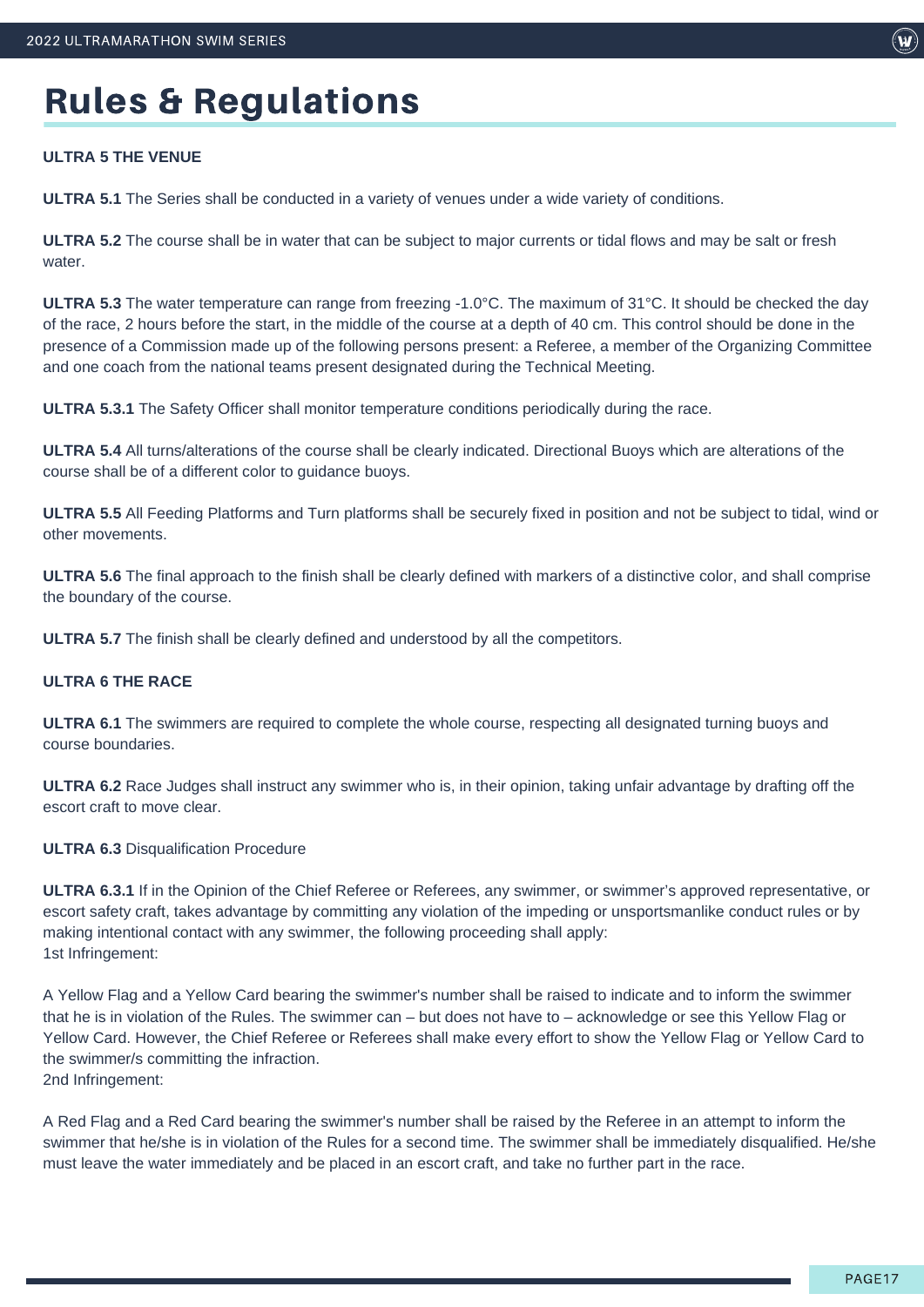**ULTRA 6.3.2** If in the opinion of a Referee, an action of a swimmer or an escort safety craft, or a swimmer's approved representative is deemed to be 'unsportingmanlike', the referee shall disqualify the swimmer immediately.

**ULTRA 6.4** Escort safety craft shall maneuver so as not to obstruct or place them directly ahead of any swimmer and not take unfair advantage by pacing or slip streaming.

**ULTRA 6.5** Escort safety craft shall attempt to maintain a constant position so as to station the swimmer at, or forward of, the mid-point of the escort safety craft.

**ULTRA 6.6** Standing on the bottom during a race shall not disqualify a swimmer, but they may not walk, jump or progress forward in any manner.

**ULTRA 6.7** Swimmers shall not receive support from any fixed or floating object and shall not intentionally touch or be touched by their escort safety boat or crew therein. Unintentional or accidental contact with a safety boat or crew is acceptable

**ULTRA 6.7.1** Rendering assistance by an official medical officer to a swimmer in apparent distress should always supersede official rules of disqualification through "intentional contact" with a swimmer.

**ULTRA 6.8** For races where escort boats are used, each escort safety craft shall contain: a Race Judge, a person, coach, handler or second of the swimmer's choice, and the minimum crew required to operate the escort safety craft.

**ULTRA 6.8.1** Each escort safety craft shall display the swimmer's competition number so as to be easily seen from either side of the escort safety craft and the national flag of the swimmer's Federation.

**ULTRA 6.9** Each safety craft shall contain appropriately qualified safety personnel and the minimum crew required to operate the safety craft.

**ULTRA 6.10** No swimmer shall be permitted to use or wear any device which may be an aid to their speed, endurance, or buoyancy. Approved swimsuit, goggles, a swim cap, nose clip, skin lubricant, sunscreen, and earplugs may be used.

**ULTRA 6.11** Swimmers shall be allowed to use skin lubricant, grease or other such substances providing these are not, in the opinion of the Chief Referee, excessive.

**ULTRA 6.12** Coaching and the giving of instructions by the approved swimmer's representative on the feeding platform or in the escort safety craft is permitted. No whistles are allowed.

**ULTRA 6.13** When taking hydration or food, swimmers may stand in place if the water is shallow.

**ULTRA 6.14** No objects can be thrown from the feeding platform or escort boats to the swimmers, including hydration or food. The swimmers shall receive their feeding directly from their representative by a feeding pole or by hand.

**ULTRA 6.15** Feeding poles are not to exceed 5 meters in length when fully extended. No objects, rope or wire may hang off the end of feeding poles except national flags. National flags are allowed to be attached to the feeding pole, but may not exceed the size of 30cm x 20 cm.

**ULTRA 6.16** In all events, time limits shall apply. A maximum time limit of 120 minutes from the finish time of the first swimmer in the male and female divisions:

**ULTRA 6.16.1** Competitors who do not finish the course within the time limit shall be removed from the water except that the Chief Referee may allow a competitor outside the time limit to complete the course, but not be eligible for any points or prizes.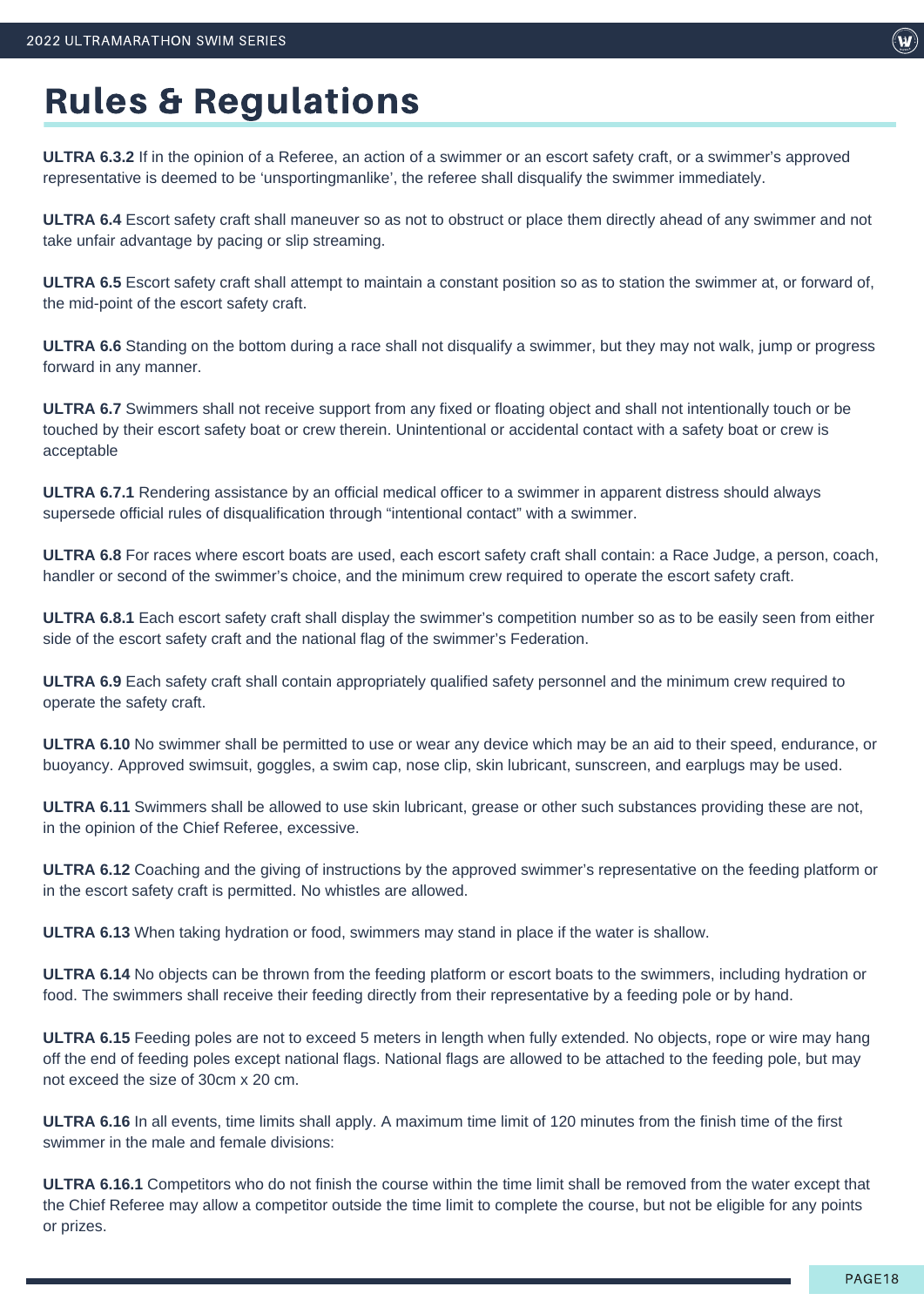#### **ULTRA 6.17 Emergency Abandonment**

**ULTRA 6.17.1** In cases of emergency abandonment of races of 10 km or less, the race will be restarted from the beginning at the earliest possible moment.

**ULTRA 6.17.2** In cases of emergency abandonment for any race longer than 10 km, where the race has been underway for at least three (3) hours, the final ranking will be as reported by the Chief Referee. If 3 hours of the race has not been completed, it will be restarted from either the beginning or at an agreed-upon point at the earliest moment possible.

#### **ULTRA 7 THE FINISH OF THE RACE**

**ULTRA 7.1** The area leading to the finish apparatus should be clearly marked by rows of buoys which narrow as they get closer to the finish wall. Escort safety craft should be stationed at the approach to and entrance of the finish lane to ensure that only the escort safety craft authorized to do so enter or cross this entrance.

**ULTRA 7.2** The finish apparatus should, where possible, be a vertical wall at least 5 meters wide fixed if necessary to flotation devices, securely fastened in place so as not to be moved by wind, tide or the force of a swimmer striking the wall. The finish should be filmed and recorded from each side and above by a high-speed video system with slow motion and recall facilities including timing equipment.

**ULTRA 7.2.1** When automatic Officiating Equipment is used for timing of competitions, microchip transponder technology capable of providing split times is mandatory and should be added to the Equipment. Microchip transponder timing technology will be recorded officially in tenths of seconds. The final places will be determined by the Chief Referee based upon the finish judges' report and the finish video tape.

**ULTRA 7.2.2** It is mandatory for all swimmers to wear a microchip transponder on each wrist throughout the race. If a swimmer loses a transponder, the Race Judge or other Official will immediately inform the Chief Referee who will instruct the responsible Official on the water to issue a replacement transponder. Any swimmer who finishes the race without at least one transponder will be disqualified.

**ULTRA 7.2.3** When, at the finish of a competition, a vertical wall is available, swimmers must touch the vertical wall to finish the race. Any swimmer who does not touch the vertical wall will be disqualified.

**ULTRA 7.3** The Finish Judges and Timekeepers shall be placed so as to be able to observe the finish at all times. The area in which they are stationed should be for their exclusive use.

**ULTRA 7.4** Every effort should be made to ensure that the swimmers' representative can get from the escort safety craft to meet the swimmer as they leave the water.

**ULTRA 7.5** Upon leaving the water, some swimmers may require assistance. Swimmers should only be touched or handled if they clearly display a need or ask for assistance.

**ULTRA 7.6** A member of the medical team should inspect the swimmers as they leave the water. A chair, in which the swimmer can sit while an assessment is made, should be provided.

**ULTRA 7.7** Once cleared by the medical member, swimmers should be given access to refreshment including hydration and food, and warm clothing, towels and blankets.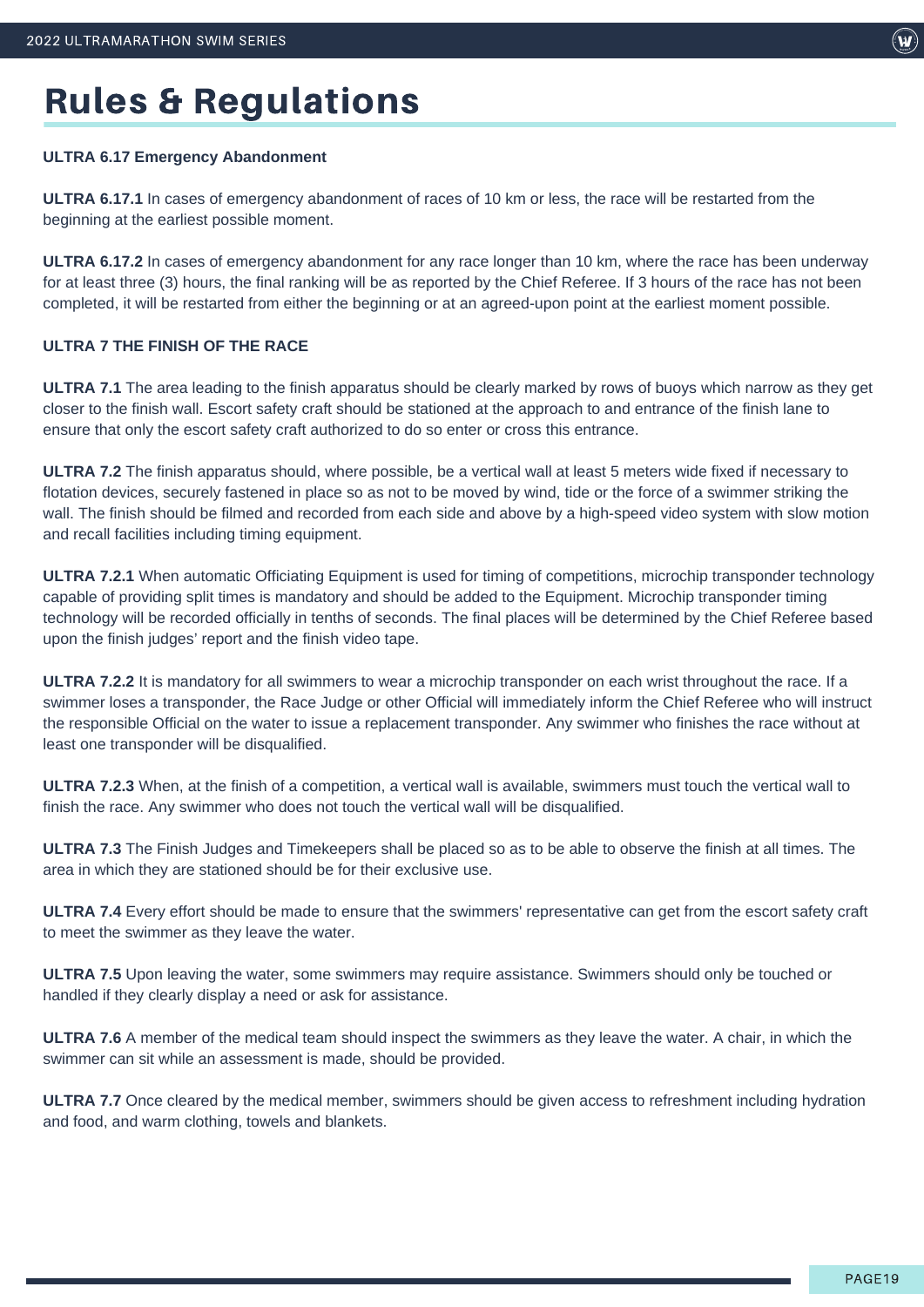#### **ULTRA 8 CONDUCT OF THE ATHLETES AND COACHES**

**ULTRA 8.1** Acts of misbehavior including but not limited to abusive, violent physical or verbal conduct in a disturbing, ugly or provocative manner, unjustified interference including disobedience with obstruction of the orderly conduct of any sporting event within or outside of the venue(s), malicious alteration, damage or destruction of property or infliction of physical or mental harm on others shall lead to immediate disqualification.

**ULTRA 8.2** Cheating including but not limited to falsification or alteration of birth certificates, documents of identification or any other document indicating false age, false nationality, or any other false information with the purpose of obtaining unfair advantage for an official, an athlete or a team shall lead to immediate disqualification.

**ULTRA 8.3** Competitors shall actively participate in the full conduct of the competition including victory ceremonies and, if applicable, presentations and/or press conferences. They shall strictly avoid any offensive or improper behavior towards the officials, the other competitors, the team members, and/or the spectators during the entire conduct of the competition.

**ULTRA 8.4** Political, religious or discriminatory statement or behavior is strictly prohibited.

**ULTRA 8.5** Any participating athlete or coach may be sanctioned by the Disciplinary Panel.In the imposition of any sanction, the nature of the offence, the circumstances under which it occurred, the gravity of the offense or infraction, the character of the action and other consideration that is in harmony with the spirit of open water swimming must be taken into account.

#### **ULTRA 9 RACE MANUAL**

**ULTRA 9.1** Every open water swimming venue and event will have different and specific parameters and conditions to consider. Local specialists shall modify and adopt these guidelines to fit their specific needs while keeping in adherence to the spirit of open water swimming.

**ULTRA 9.2** At the end of the season, the rules and manual shall be reviewed and increased or improved as necessary and determined by the local specialists and Series Committee.

**ULTRA 9.3** The minimum and maximum number of participating athletes shall be determined by the local Race Committee.

**ULTRA 9.4** The distances and course layout shall be determined by the local Race Committee.

**ULTRA 9.5** The entry fees shall be determined by the local Race Committee.

**ULTRA 9.6** Local sponsorships shall be determined by the local Race Committee. Series sponsorships shall be determined by the Series Committee.

**ULTRA 9.7** The Series Sanction Fee shall be US\$4,000 per event in Year One and shall be payable to the Series Committee 6 months ahead of the event date.

**ULTRA 9.8** The local event management shall be responsible for travel reimbursements (both airfare and ground transportation), hotel expenses, event insurance, venue rental fees, equipment costs, medical services, awards and prize money, and incidentals incurred by or offered to the athletes, coaches, and race officials or in the conduct of the event.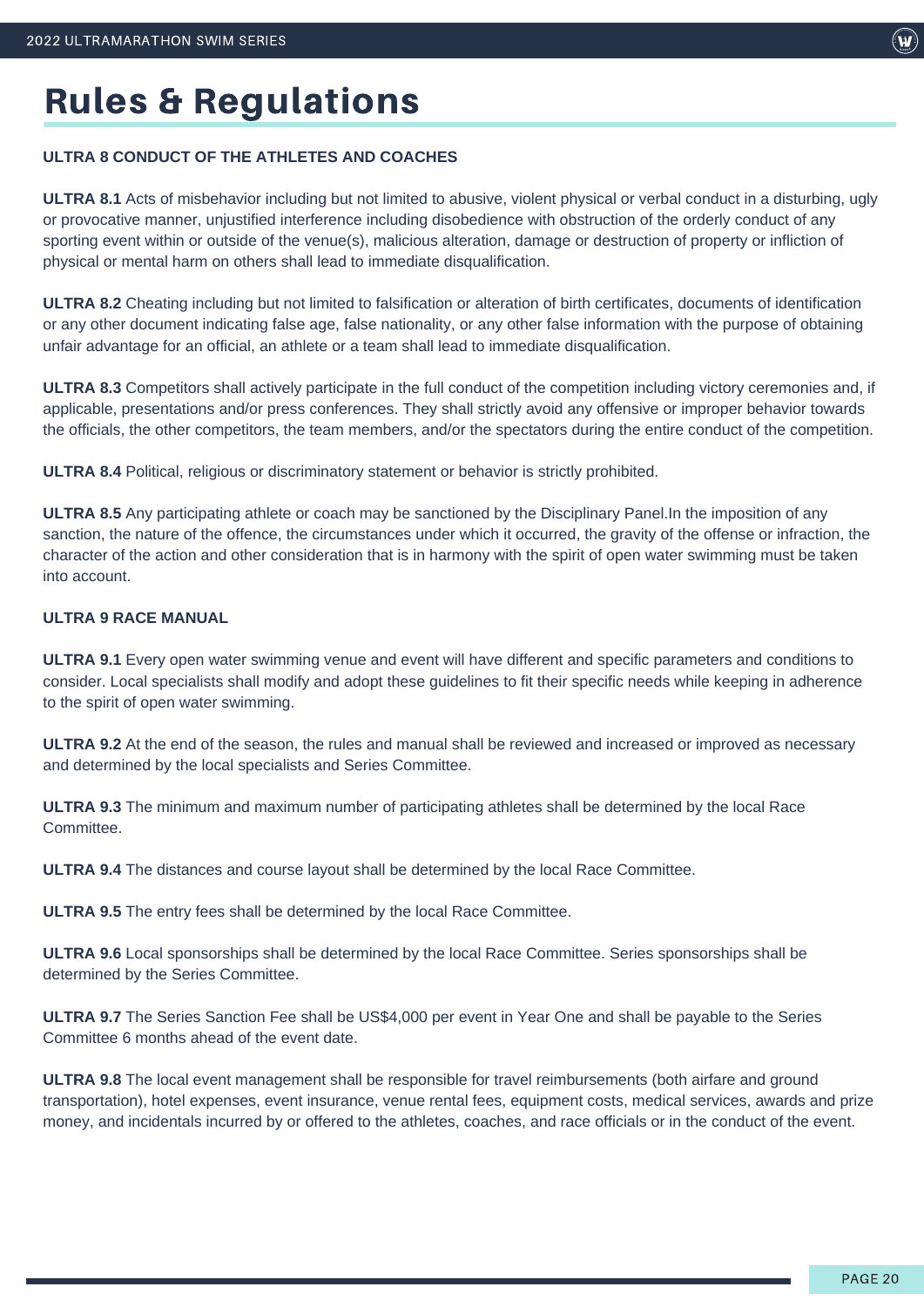**ULTRA 9.9** The local Race Committee is responsible for covering all organizational requirements and costs, and for providing a full logistics and operational plan for approval by the Series Committee, including management and recruitment of volunteer and safety staff.

**ULTRA 9.10** The local Race Committee is responsible for assigning a liaison person to communicate and work with the Series Committee.

**ULTRA 9.11** The Series Committee is responsible for promoting and documenting the competition and reviewing and approving a detailed Safety Plan and a detailed Medical Plan.

**ULTRA 9.12** The local Race Committee shall provide video cameras and offer Internet connection in order to offer a livecast of the entire event and post-race press conference and interviews.

**ULTRA 9.13** The local Race Committee shall invite and encourage the participation of local TV and media platforms to cover their event. The local Race Committee shall provide footage to enable the Series Committee to compile event video reports for social media and other broadcast use, with broadcast=quality footage in high definition, in a digital format. A minimum of 30 minutes of unedited footage shall be provided that cover the highlights of the competition.